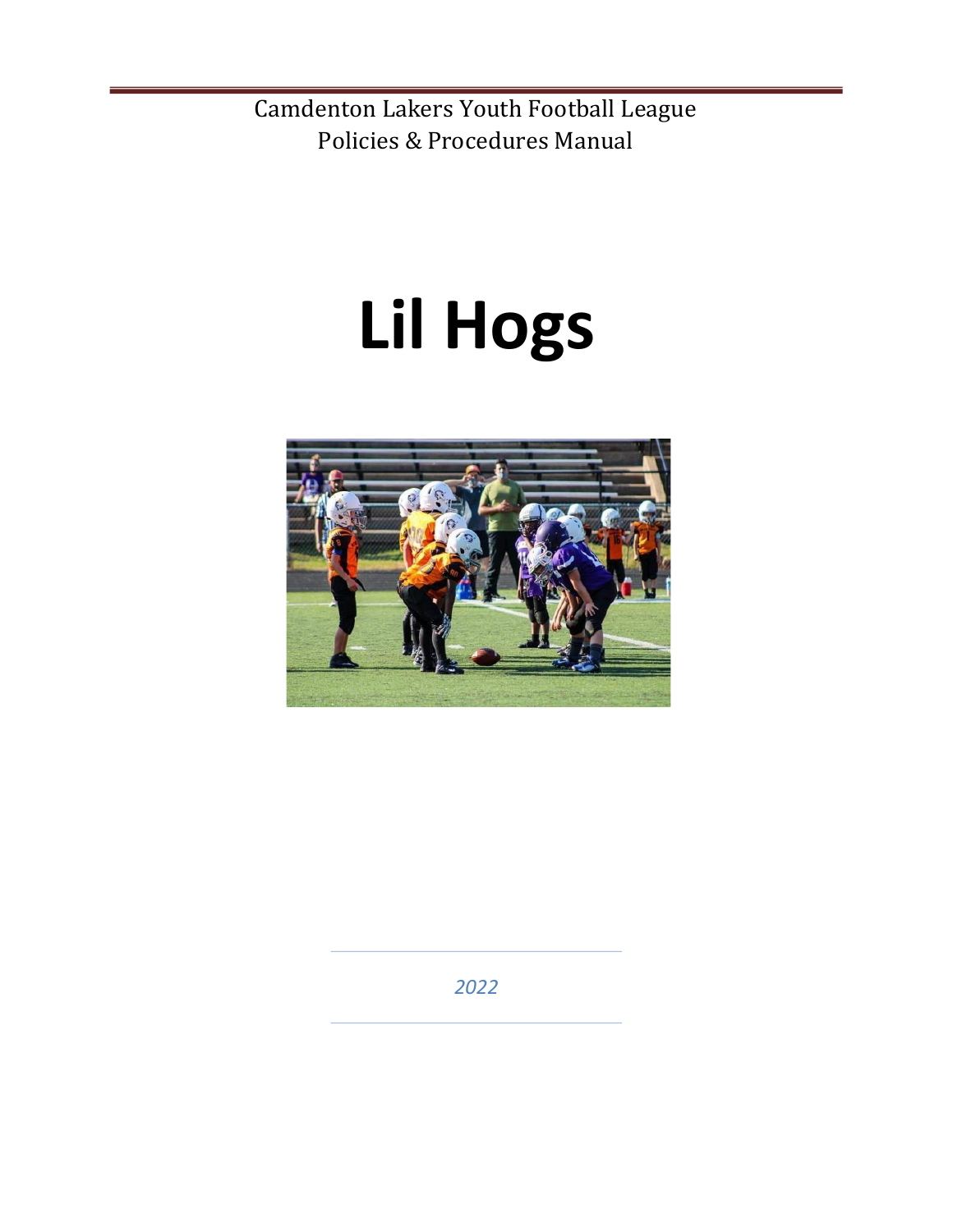## Contents

| A            |            |  |
|--------------|------------|--|
| B            |            |  |
|              | B.1        |  |
|              | B.2        |  |
|              | B.3        |  |
|              | <b>B.4</b> |  |
|              | B.5        |  |
| $\mathsf{C}$ |            |  |
|              | C.1        |  |
|              | C.2        |  |
| D            |            |  |
| E.           |            |  |
|              | E.1        |  |
|              | E.2        |  |
| F.           |            |  |
|              | F.1        |  |
| G            |            |  |
| H            |            |  |
| $\mathsf{L}$ |            |  |
| $\perp$      |            |  |
|              | J.1        |  |
|              | J.2        |  |
|              | J.3        |  |
|              | J.4        |  |
|              | J.5        |  |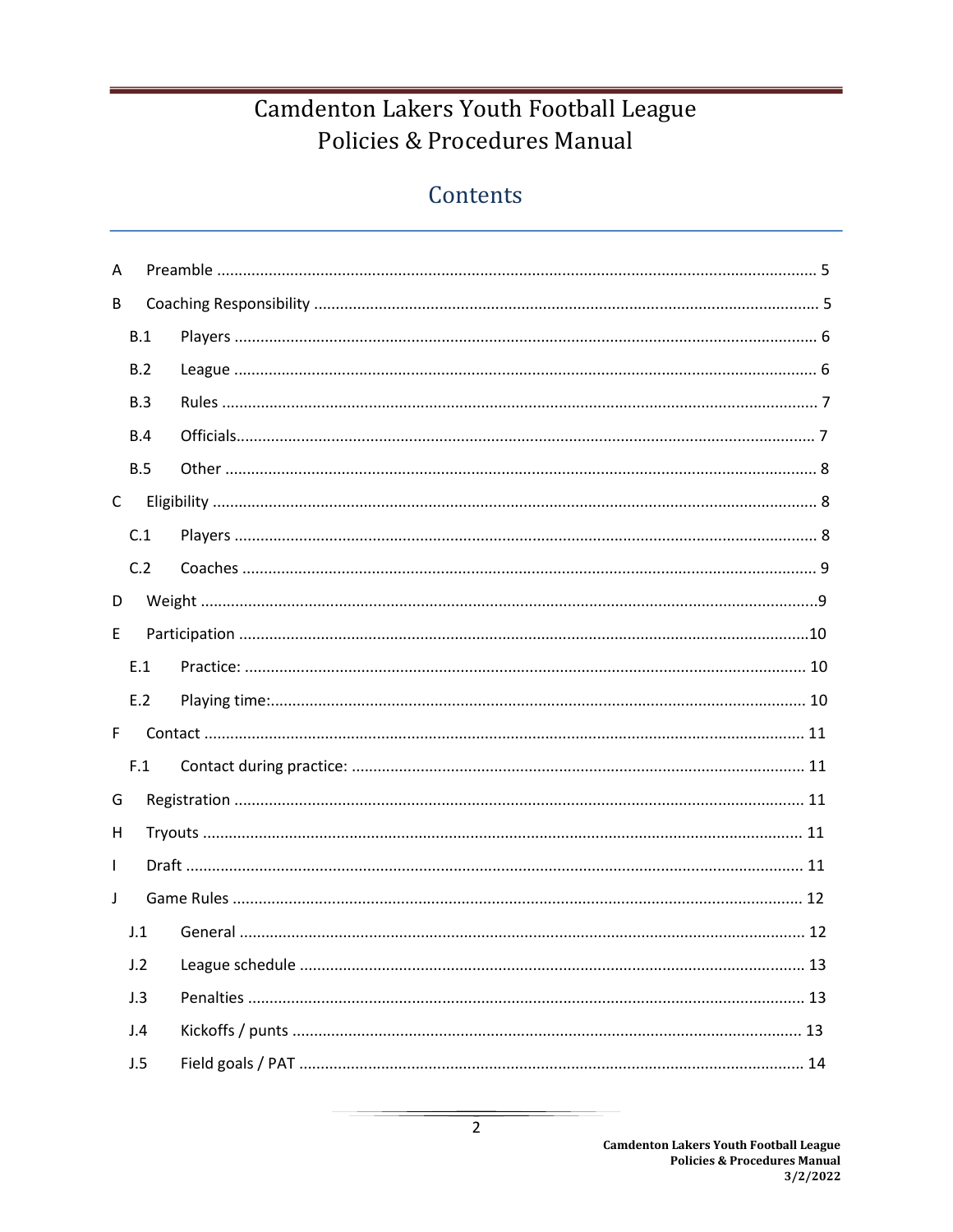| J.6  |  |
|------|--|
| J.7  |  |
| J.8  |  |
| J.9  |  |
| J.10 |  |
| J.11 |  |
| J.12 |  |
|      |  |
|      |  |
|      |  |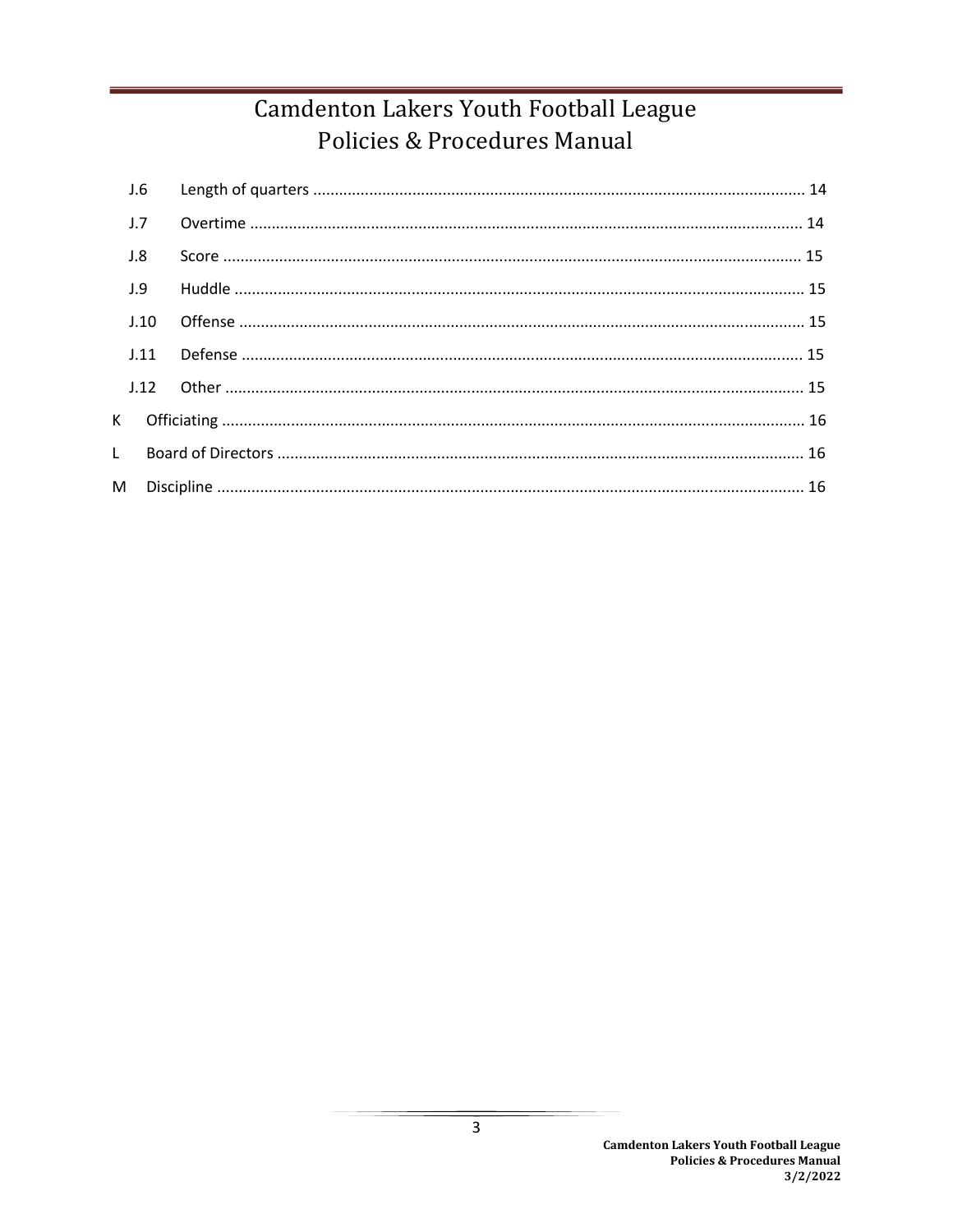# Change Page

| <b>Change</b>                                                                                                                                                                                                                                                                                       | Para                             | <b>Date</b>         |
|-----------------------------------------------------------------------------------------------------------------------------------------------------------------------------------------------------------------------------------------------------------------------------------------------------|----------------------------------|---------------------|
| Section J is changing to all divisions; no blitzing. The only change is<br>that they can blitz inside the 20 yard line. All divisions have been<br>outlined separately.                                                                                                                             | J.1,<br>paragraph<br>8           | October 17,<br>2021 |
| $J4 - 1$ Punt<br>JV - Varsity<br>No rush on the punter. Both teams will line up standing. The<br>defense will be 2 yards off the ball. The offense will snap the ball to<br>the punter. Once the ball is kicked, it's a live ball and play will<br>begin. There is no option for a 30 yard advance. | J.4,<br>paragraph<br>1           | October 17,<br>2021 |
| J5 PAT. PW-Varsity<br>No rush. Both teams take a knee and no yelling, waving arms, or<br>jumping.                                                                                                                                                                                                   | J.5,<br>paragraph<br>$1$ and $2$ | October 17,<br>2021 |
| D6, add (between the 47 and 50 yard line) after "can only be in<br>front line"                                                                                                                                                                                                                      | D <sub>6</sub>                   | October 17,<br>2021 |
| Remove                                                                                                                                                                                                                                                                                              | B.1(5)                           | January 5,<br>2022  |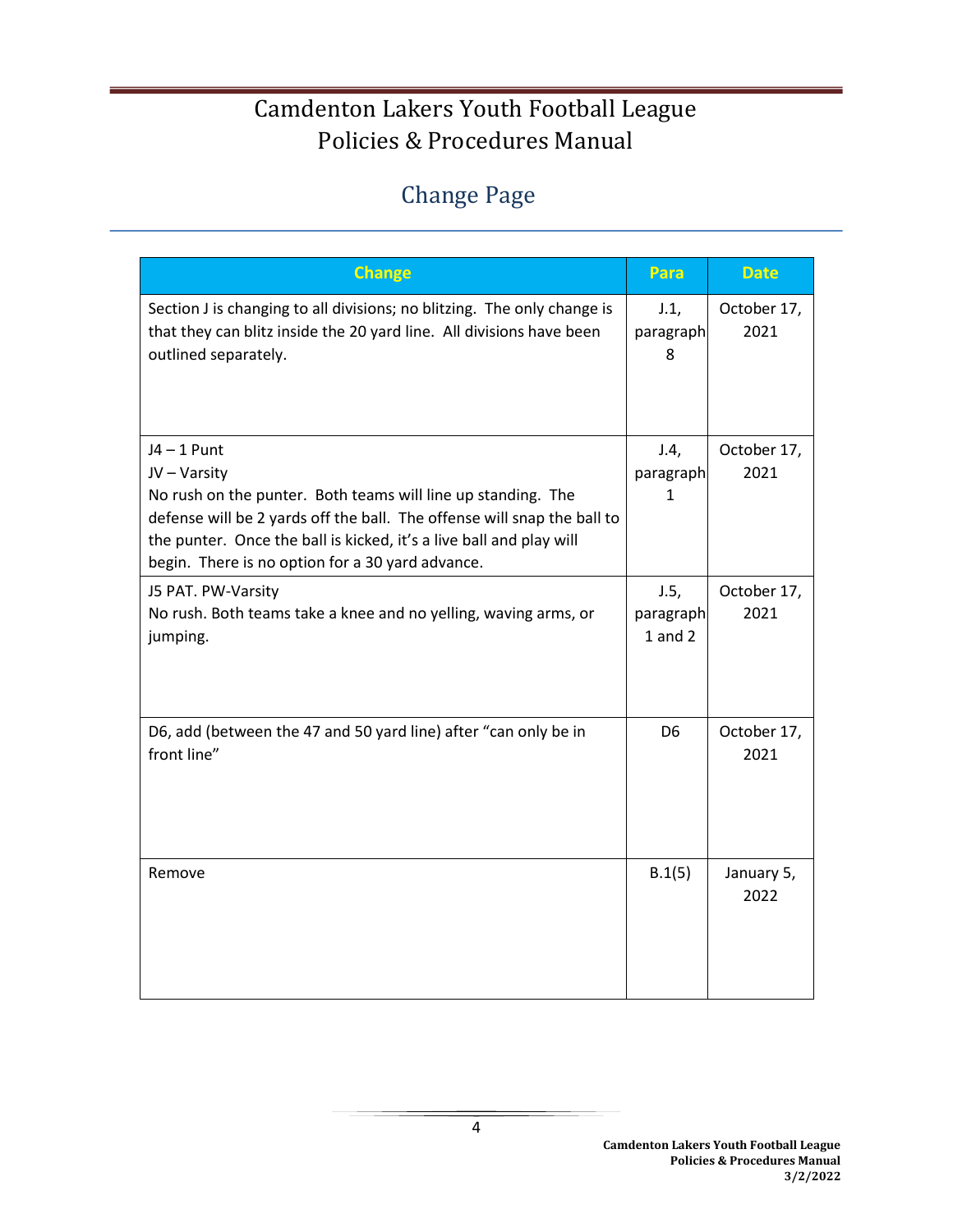| Remove                                                                                                                                                                   | B.2(5) | January 5,<br>2022 |
|--------------------------------------------------------------------------------------------------------------------------------------------------------------------------|--------|--------------------|
| Remove                                                                                                                                                                   | D.3    | January 5,<br>2022 |
| Add PW. Also add "No player over the weight limit may return a<br>KOR. Ball is dead where the player recovers the ball."                                                 | D.6    | January 5,<br>2022 |
| All players over the weight limit must a visible (preferably RED) strip<br>of tape down the entire center of the helmet which can be seen<br>from the front and the back | D.7    | January 5,<br>2022 |
| Add "Therefore, you may not throw the ball to an over the weight<br>limit player. This player is ineligible and would result in illegal<br>touching of the ball."        | D.9    | January 5,<br>2022 |
| Make the challenge rule consistent.                                                                                                                                      | D.10   | January 5,<br>2022 |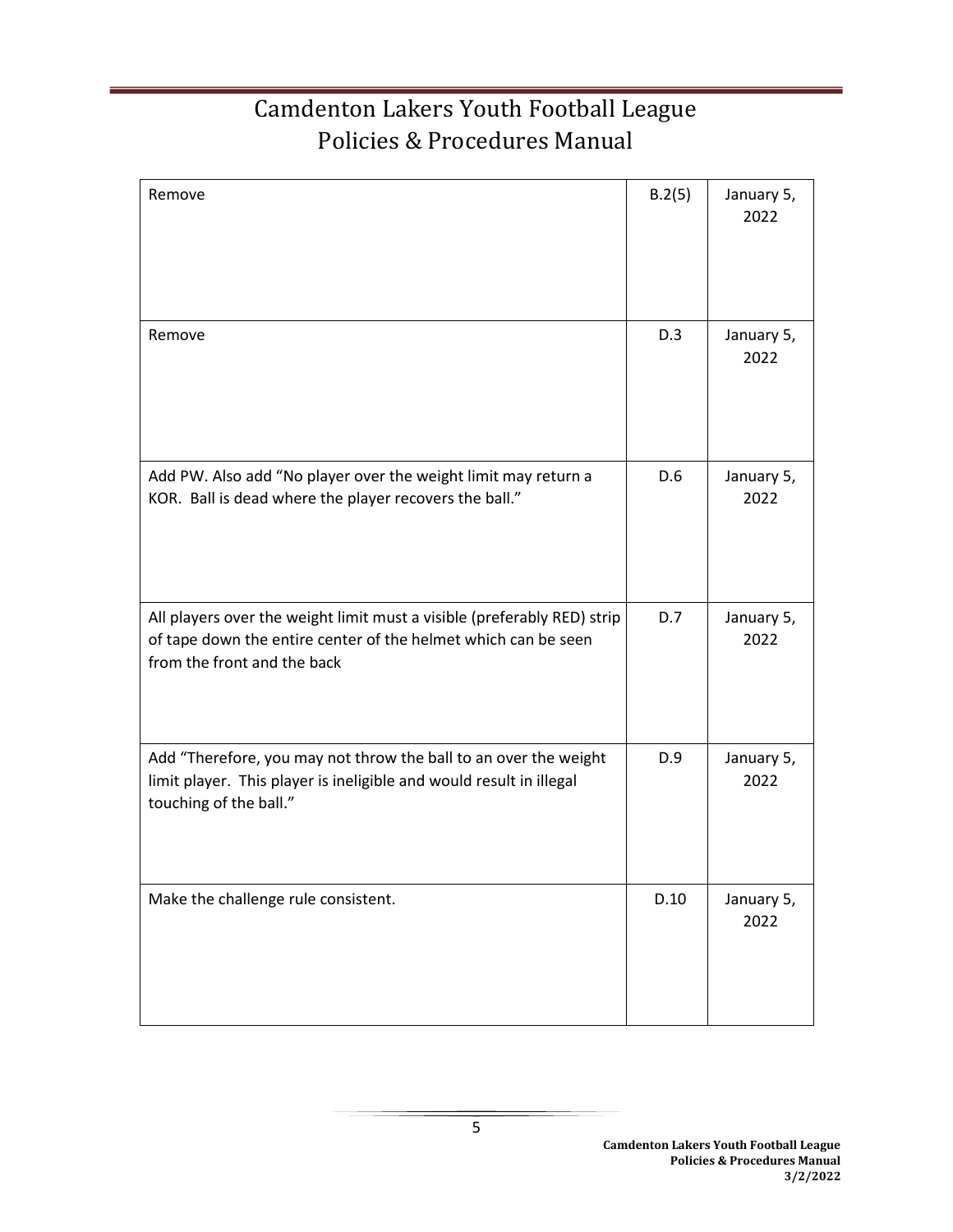| Add "First offense will be a verbal warning. Second offense will be<br>suspension for one week. Third offense will result in a two-week<br>suspension. Fourth offense will result in dismissal from the league."                                                                                                                                                                                                                                                                                                                                                                                                                            | J.1(5)   | January 5,<br>2022 |
|---------------------------------------------------------------------------------------------------------------------------------------------------------------------------------------------------------------------------------------------------------------------------------------------------------------------------------------------------------------------------------------------------------------------------------------------------------------------------------------------------------------------------------------------------------------------------------------------------------------------------------------------|----------|--------------------|
| PW and JV: There will be no blitzing from the line of scrimmage.<br>There shall be no more than five (5) defensive players on the<br>defensive line of scrimmage and at least three (3) players will have<br>one hand in contact with the ground. ALL remaining players must<br>be three (3) yards behind the line of scrimmage. NO defensive<br>players can be in this 3-yard buffer zone prior to the snap.<br>Infractions to this rule will result in a 5-yard penalty.<br>Exception $1 - A$ defense may blitz one player when inside their own<br>20-yard line.<br>Exception 2 – When inside the 5-yard line, there is no line up rule. | J.1.8.B  | January 5,<br>2022 |
| Varsity: There will be no blitzing from the line of scrimmage. There<br>shall be no more than six (6) defensive players on the defensive line<br>of scrimmage and at least three (3) yards behind the line of<br>scrimmage. NO defensive players can be in this 3-yard buffer zone<br>prior to the snap. Infractions to this rule will result in a 5-yard<br>penalty.<br>Exception 1 - The defense may glitz one defender when inside the<br>20-yard line.<br>Exception 2 - When inside the 5-yard line, there is no line up rule.                                                                                                          | J.1.8.C  | January 5,<br>2022 |
| If any of the playoff eligible teams end the season with identical<br>records, the CLYFL rules shall apply to designate final season<br>standings and who enters the playoffs. First criteria - head-to-<br>head; Second criteria - point differential for the entire season.                                                                                                                                                                                                                                                                                                                                                               | J.1.9    | January 5,<br>2022 |
| JV/V: The offense must declare if they intend to punt or run a play<br>on 4 <sup>th</sup> down; no fakes; no rush on the punter. Both teams will line<br>up standing. The defense will be 2 yards off the ball. The offense<br>will snap the ball to the punter. Once the ball is kicked, it's a live<br>ball and play will begin.                                                                                                                                                                                                                                                                                                          | J.4.1(a) | January 5,<br>2022 |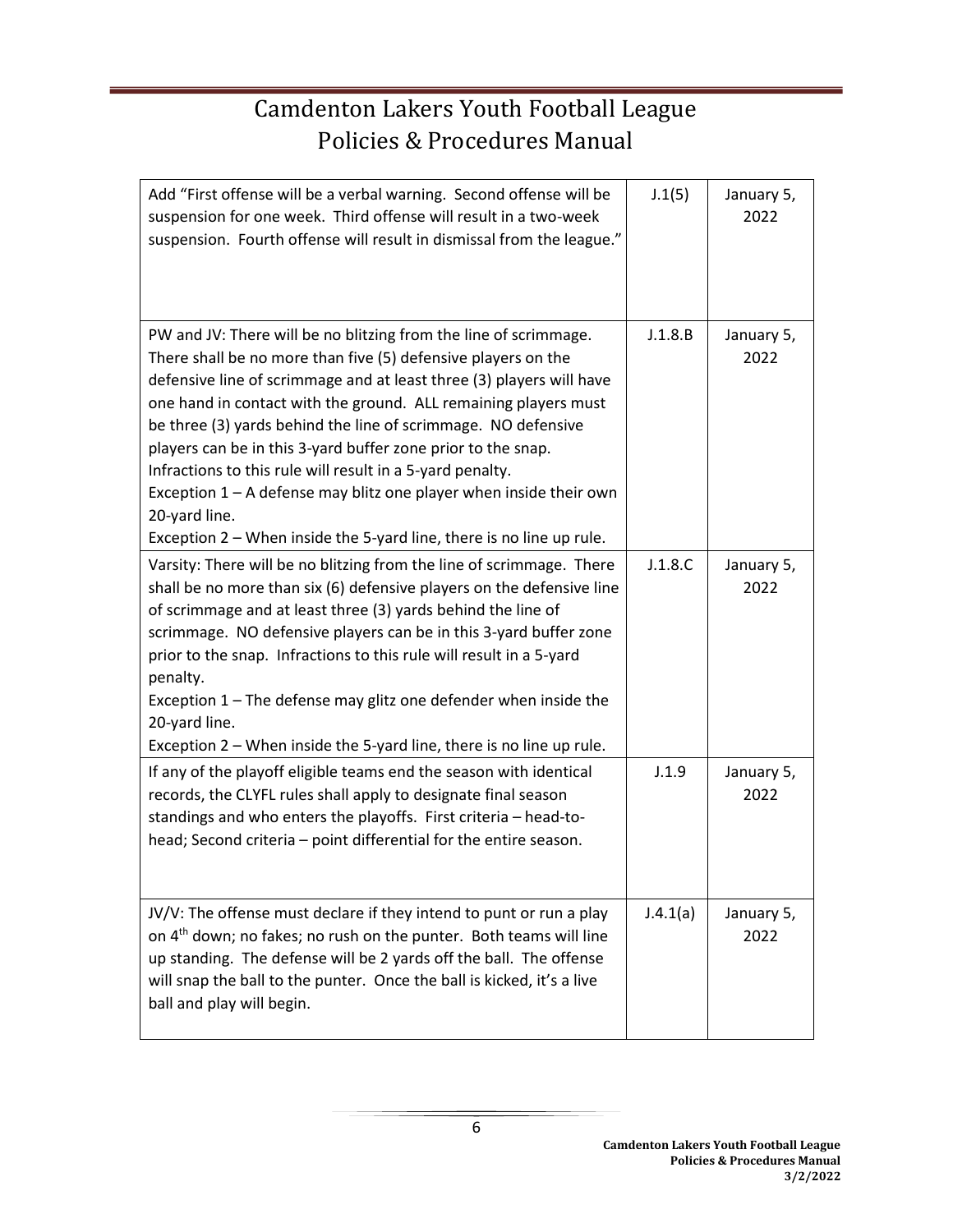| PW - Option 1 - Shall be allowed to call punt at any time. Both<br>offense and defense will take a knee except for the punter on<br>offense and the three (3) punt returners on the receiving team.<br>Referee will hand the ball to the punter 5 yards begin the line of<br>scrimmage where the ball shall immediately be kicked. The ball will<br>be spotted on either the yard line the ball is caught or where the<br>ball eventually comes to a complete stop. There is no return.<br>Option 2 - The offense may choose to give up the ball and have the<br>ball placed 25 yards from LOS. | J.4.1(b)             | January 5,<br>2022 |
|-------------------------------------------------------------------------------------------------------------------------------------------------------------------------------------------------------------------------------------------------------------------------------------------------------------------------------------------------------------------------------------------------------------------------------------------------------------------------------------------------------------------------------------------------------------------------------------------------|----------------------|--------------------|
| PW: Shall place the ball on the 40-yard line of the offensive side of<br>the field after each score and start of each half. After a scored<br>safety, the ball will be placed on the opponent's 40-yard line.                                                                                                                                                                                                                                                                                                                                                                                   | J.4.2(a)             | January 5,<br>2022 |
| V: Shall be live in accordance with NFHS rules.                                                                                                                                                                                                                                                                                                                                                                                                                                                                                                                                                 | J.4.2(b)             | January 5,<br>2022 |
| Move sections to OTHER under J.12                                                                                                                                                                                                                                                                                                                                                                                                                                                                                                                                                               | $J.4.5$ and<br>J.4.6 | January 5,<br>2022 |
| PATs and FG - in the case of point after touchdown attempt, there<br>shall be no rush on the kicker. Both teams will take a knee and no<br>yelling, waving arms, or jumping. There shall be no snapping for the<br>JV and PW. Referee will hand the ball to the holder and place on<br>the tee. Varsity will have the option to snap the ball.                                                                                                                                                                                                                                                  | J.5.1                | January 5,<br>2022 |
| In the case of a field goal, there shall be no rush on the kicker. Both<br>teams will take a knee and no yelling, waving arms, or jumping.<br>There shall be no snapping for JV and PW. Referee will hand the<br>ball to the holder and place on the tee. Varsity will have the option<br>to snap the ball. A field goal missed inside the 20-yard line shall be<br>placed at the 20-yard line. A field goal missed outside the 20-yard                                                                                                                                                         | J.5.2                | January 5,<br>2022 |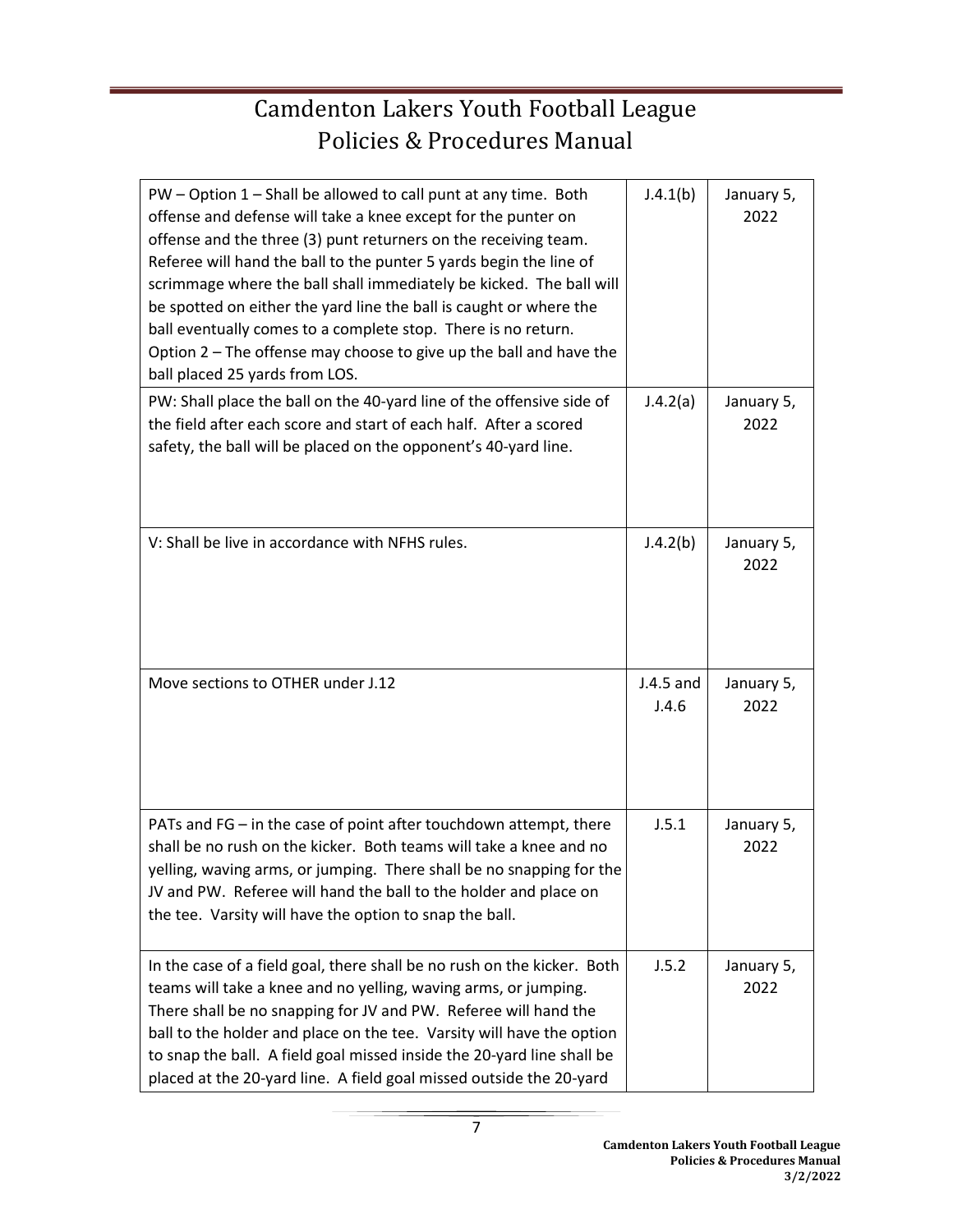| line shall be placed at the original line of scrimmage. Missed field<br>goals cannot be returned.                                                  |                  |                    |
|----------------------------------------------------------------------------------------------------------------------------------------------------|------------------|--------------------|
| During the overtime period, time outs will be handled according to<br>the NFHS guidelines. Each team will have one timeout per overtime<br>period. | J.7.2(g)         | January 5,<br>2022 |
| Deleted.                                                                                                                                           | J.11.2           | January 5,<br>2022 |
| Change to CLYFL.                                                                                                                                   | $M.2$ and<br>M.3 | January 5,<br>2022 |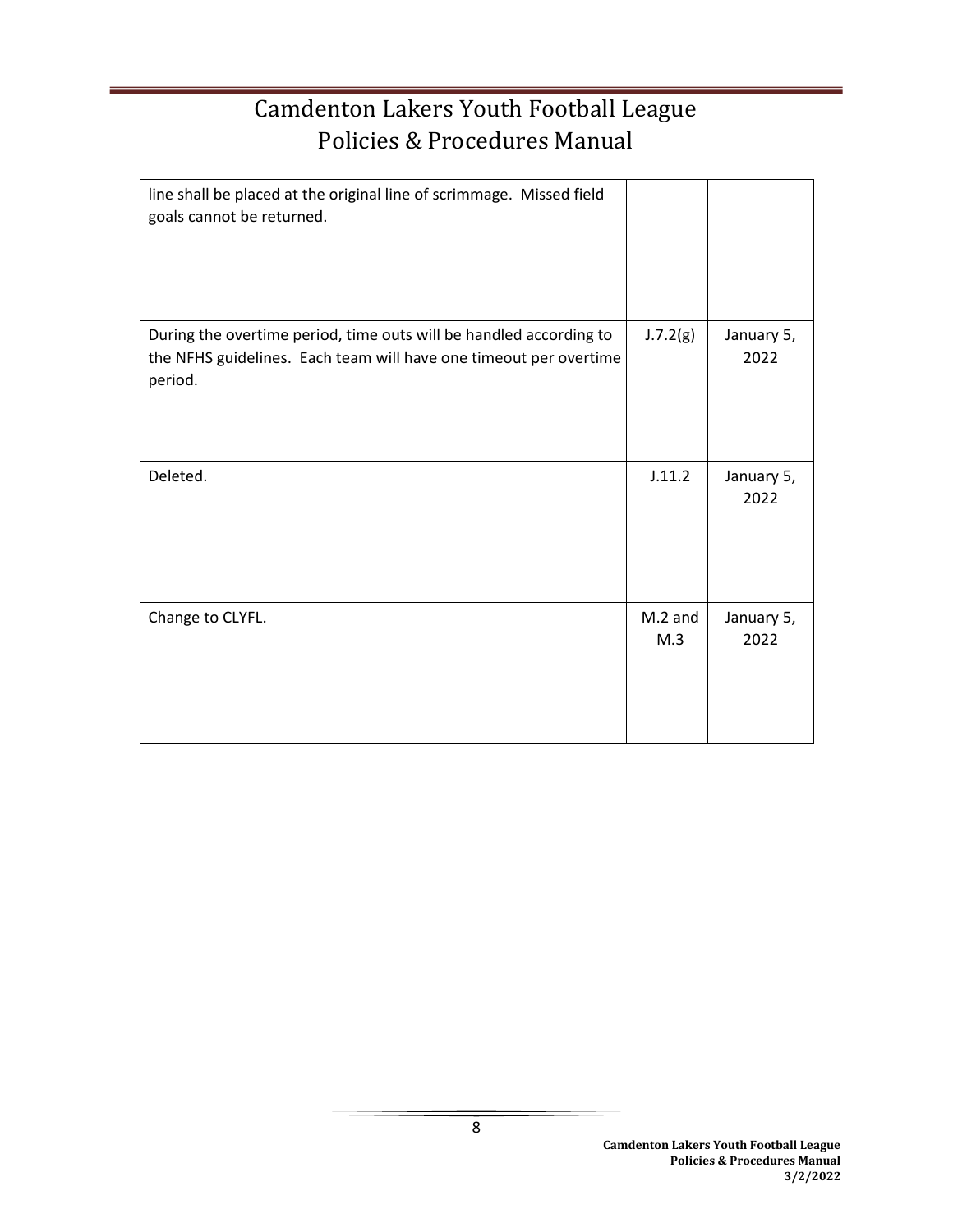## **A PREAMBLE**

All Camdenton Lakers Youth Football League (CLYFL) coaches must realize the game of football is played for the benefit of the participants. An emphasis will be placed on developing lifelong values. Coaches are role models and will set positive examples for players, parents, and spectators. Following this philosophy and coaching within these guidelines will bring credit and recognition to the individual teams and the league.

The CLYFL shall consist Camden County residents. Players are organized into teams in accordance with league rules.

National Federation of State and High School Associations (NFHS) rules apply to all scheduled league and interleague games unless amended by the rules and regulations of the CLYFL. Any questions not covered by these rules, official interpretation thereof, or any conflict not subject to protest shall be decided by the commissioner of the league.

## **B COACHING RESPONSIBILITY**

#### B.1 Players

- 1. A coach must be aware of the influence he has on his/her players. All actions are expected to follow the rules of proper sportsmanship and respect the dignity his/her players and the opposition.
- 2. All coaching techniques and decisions will be within the rules of the game. Every effort shall be made to abide by the high principles that promote mutual respect between the coach and his/her players.
- 3. Coaches shall consult trained medical personnel when injuries take place. The orders of the physician or certified trainer shall be followed.
- 4. All coaches are expected to know eligibility rules and apply them uniformly.
- B.2 League
	- 1. The primary function of the coach is to educate players through participation in the game of football.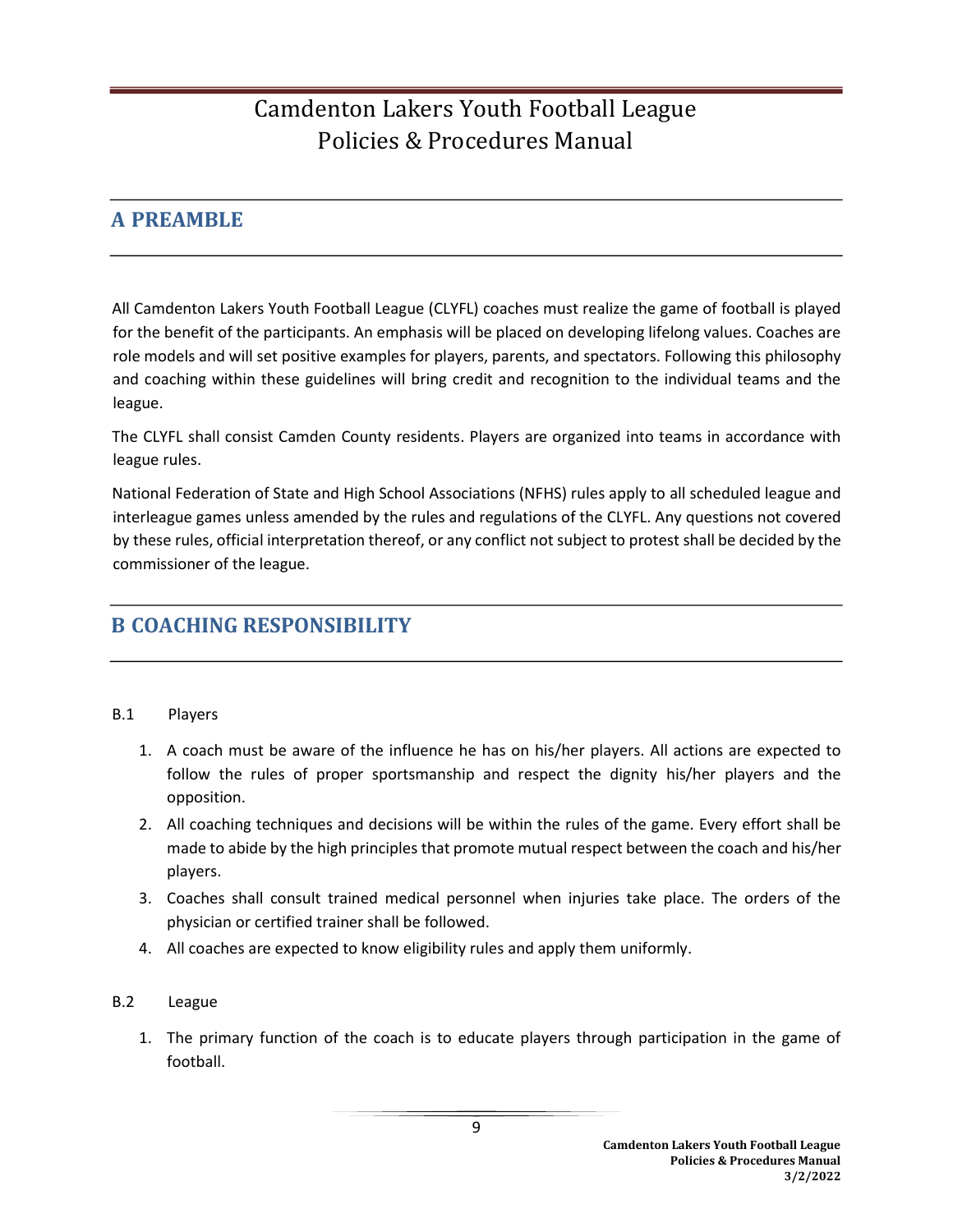- 2. A coach shall be defined as a volunteer of CLYFL and is expected to conduct him/herself in a manner that brings credit to the league.
- 3. The coach must be sensitive to the fact that he/she is promoting a positive image for the program and for the league.
- 4. Coaches will be required to consent to a background check.
- 5. Coaches shall provide a typed roster in numerical order to each field prior to the first game at that facility.

#### B.3 Rules

- 1. The rules and suggestions in NFHS and the exceptions/additions to those rules enforced by the CLYFL are an integral part of the league and shall be followed.
- 2. Every coach shall know the rules and convey them to his players. The coach shall promote sportsmanship and respect for the opponent through teaching proper techniques consistent with the guidelines provided by NFHS and the CLYFL.
- 3. Proper blocking, tackling, alignment, use of clock, etc. shall be promoted through maintaining high ethical standards in practice and games. All coaches shall use proper tackling technique as defined by the USA Football, Heads Up Program. It is a requirement that ALL CLYFL coaches come Heads Up certified.
- 4. Coaches shall stress that on-field communication should be between teammates only.
- 5. Good sportsmanship habits are formed on the practice field. The coach shall provide direction to guarantee that proper standards are followed at all times.
- 6. New coaches shall be required to attend an annual mandatory coaches meeting. All coaches must stay informed of rule changes. Failure to attend the mandatory coaches meeting will automatically disqualify an individual as a candidate to coach that season. The CLYFL Board of Directors (BOD) reserves the right to call a mandatory coaches meeting for ALL coaches in any given year.

#### B.4 Officials

- 1. Officials will have the respect and support of the coaches and players. Comments during and after the game must focus on the players.
- 2. Officials should be treated in a courteous manner. Concerns about officials shall be expressed in writing to the CLYFL for BOD review.
- 3. Showing of video contradicting an official's decision has no real value and is considered unethical. Quick decisions must be made during games and officials will make the best decision at that time.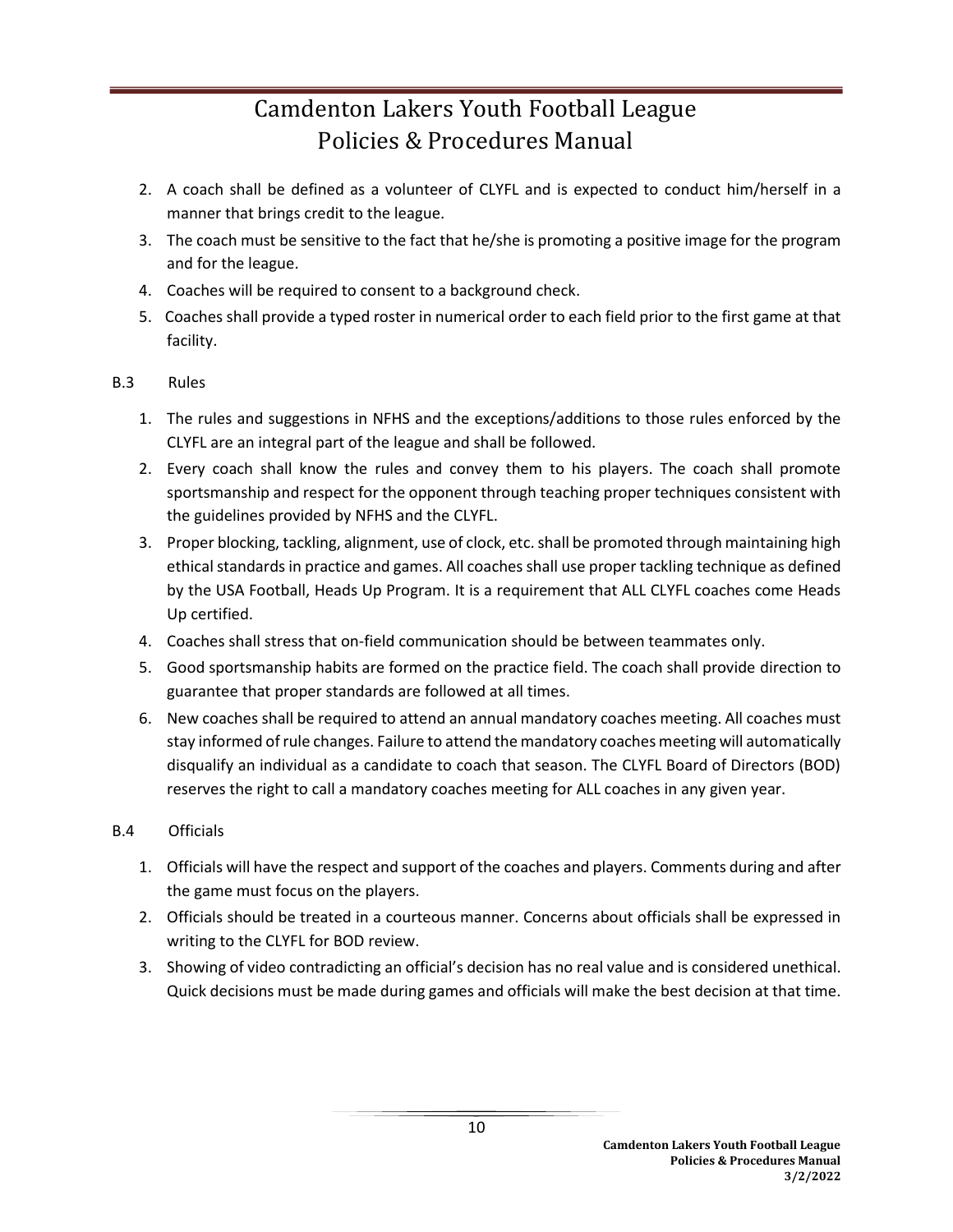#### B.5 Other

- 1. Before and after the game opposing coaches should meet and exchange greetings. NO forfeitures will be tolerated.
- 2. The coach should limit his comments about the game to members of his team and encourage his players to do the same.
- 3. It is ethical to limit all rewards, celebrations, etc. to the team and to respect the dignity of the opponent.
- 4. All coaches shall follow the rules and regulations as determined by the CLYFL policy and procedures manual.

## **C ELIGIBILITY**

#### C.1 Players

- 1. All athletes involved in the football league as a player must be 5 years old on or before 1 August and starting Kindergarten, but no older than 6<sup>th</sup> grade, of the participating season.
- 2. The league will consist of three (3) divisions:

| <b>Division</b> | Grade   |
|-----------------|---------|
| <b>PeeWee</b>   | $K-2$   |
| JV              | $3 - 4$ |
| <b>Varsity</b>  | $5-6$   |

- 3. Players shall play in their grade respective divisions regardless of playing ability or weight. Players shall not be moved up or down unless circumstances arise that leave a varsity team with the inability to compete due to lack of participants. Should this occur and a  $4<sup>th</sup>$  grader is moved up to the varsity level on a permanent basis, he/she is ineligible to compete at the JV level. Should a varsity team have 14 or fewer players, that team may dress out 4<sup>th</sup> graders, however they shall not start the game nor shall they be given more playing time than a 5<sup>th</sup> or 6<sup>th</sup> grader on that team.
- 4. To establish boundaries, participation is dependent on the parent's residence and high school boundaries. All players must reside in Camden County.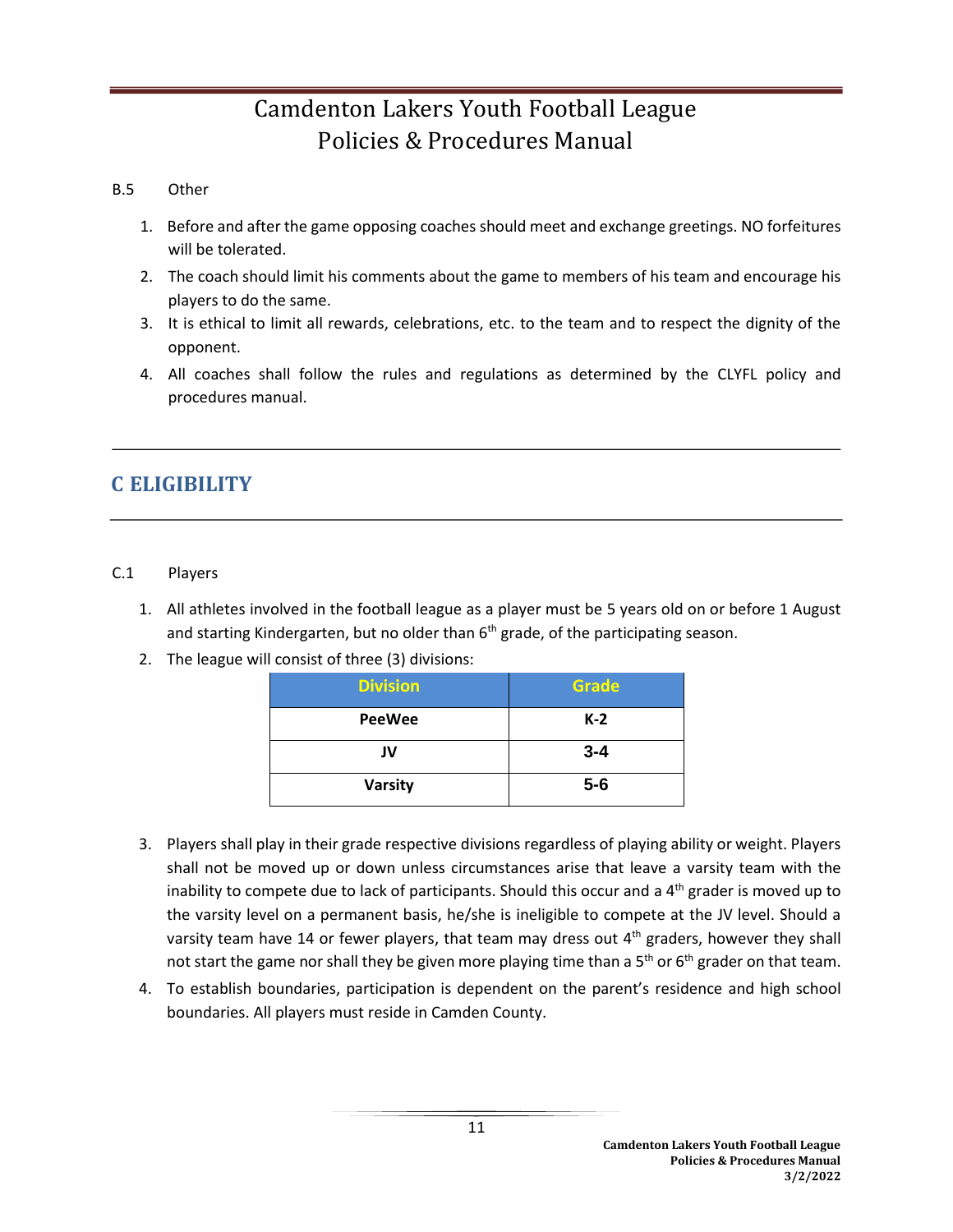#### C.2 Coaches

- 1. All first-year coaches shall complete a certified coaching program prior to submitting an application to coach and attend the scheduled new coach mandatory meeting. This shall be a mandatory requirement and no coach shall be eligible until such time the league has a certificate of completion on file. The Missouri State High School Activities Association (MSHSAA) certified coaching program and the online USA Football Heads Up Coaching Program are two acceptable certifications and are available at minimal costs.
- 2. New coaches to the league shall complete their certified coaching program (through USA Football) prior to the first practice of the season. This is an annual requirement and resets every March.
- 3. Coaches shall be required to submit an application and submit to a background check annually and shall not be guaranteed a position the following season.
- 4. The league shall have a designated "head coach". The head coach shall appoint a "lead coach" to oversee each division. All support personnel shall be deemed "assistant coaches".
- 5. Coach's lists are due at or before the mandatory coaches meeting in June.
- 6. All player rosters are due at the weigh-in.

## **D WEIGHT**

- 1. There are no weight restrictions for a player to participate.
- 2. Players who handle the ball on offense shall meet the following weight restrictions (without equipment):

| <b>Division</b>                                        | <b>Weight</b> |  |
|--------------------------------------------------------|---------------|--|
| <b>PeeWee</b>                                          | $\leq$ 75 lbs |  |
| <b>Junior Varsity</b>                                  | < 100 lbs     |  |
| < 125 lbs<br><b>Varsity</b>                            |               |  |
| This applies to quarterbacks, receivers, running backs |               |  |

- 3. Defensive players may advance the ball after fumbles and interceptions under the appropriate weight limit for their division. If the ball is retrieved after fumbles and interceptions by a player who is over the weight limit for their division, the ball will be placed at the original line of scrimmage, or where the ball is recovered, whichever is best.
- 4. Punts can only be returned by players under the appropriate weight limit for their division.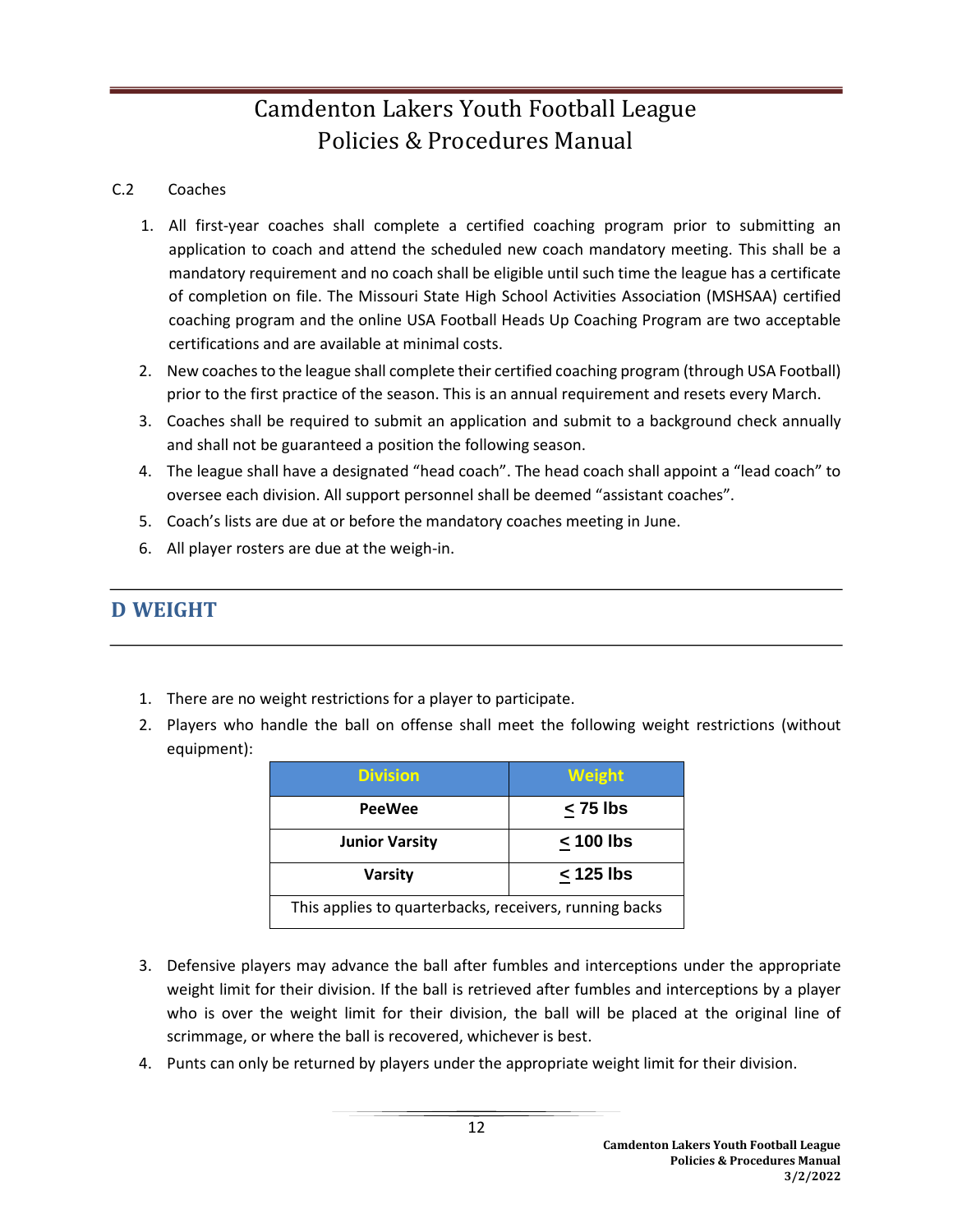- 5. JV/V: Players over the weight limit can only be on the front line for kickoffs, between the 47- and 50-yard lines. No player over the weight limit may return a kick-off return. Ball is dead where the player recovers the ball.
- 6. All players over the weight must have a visible (preferably RED) strip of tape going down the entire center of the helmet which can be seen from the front and the back. Should an ineligible player with no visible tape on the helmet advance the ball, the team will be charged a time out and penalized 10 yards. The player shall not return to the game until the stripe is visible.
- 7. An overweight offensive player (having a stripe) cannot handle the football. If this occurs the play is blown dead and the ball is placed at the original line of scrimmage with a loss of down.
- 8. An overweight player (with a stripe) can be placed anywhere on the line of scrimmage but shall remain ineligible. Therefore, you may not throw the ball to an over the weight limit player. This player is ineligible and would result in illegal touching of the ball.
- 9. There will be two CLYFL group weigh-ins per season.
	- a. The first weigh-in will be for ALL CLYFL players and will be conducted at a location designated by the league. Weigh-ins will be done by division and will have at least two members of the CLYFL board at the scale. Teams will be provided with specific times for the weigh-in. The CLYFL board, if needed, will determine a makeup weigh-in.
	- b. The second weigh-in will be scheduled after game 4 of the season. This weigh-in will NOT be for all CLYFL players, but instead will be an opportunity for coaches to challenge individual players from other teams that they believe are over the allowable weight. This will also be an opportunity for coaches to bring in players from their teams that they believe are able to make the prescribed weight for each division. Both sets of players those coaches wish to challenge and those they want re-weighed, MUST be provided in an email or written form to the designated CLYFL board member to tabulate the list by a published date. CLYFL board must provide a minimum of four (4) days to coaches/parents warning of weigh-in.
	- c. Players MUST bring their helmets for the weigh-ins where they will be marked with a stripe if the player is over the prescribed weight.
	- d. CLYFL board members will document the individual weights and will post to the website.

## **E PARTICIPATION**

- E.1 Practice:
	- 1. Teams shall not be permitted to have any practice session prior to the predetermined date annually set by the CLYFL BOD.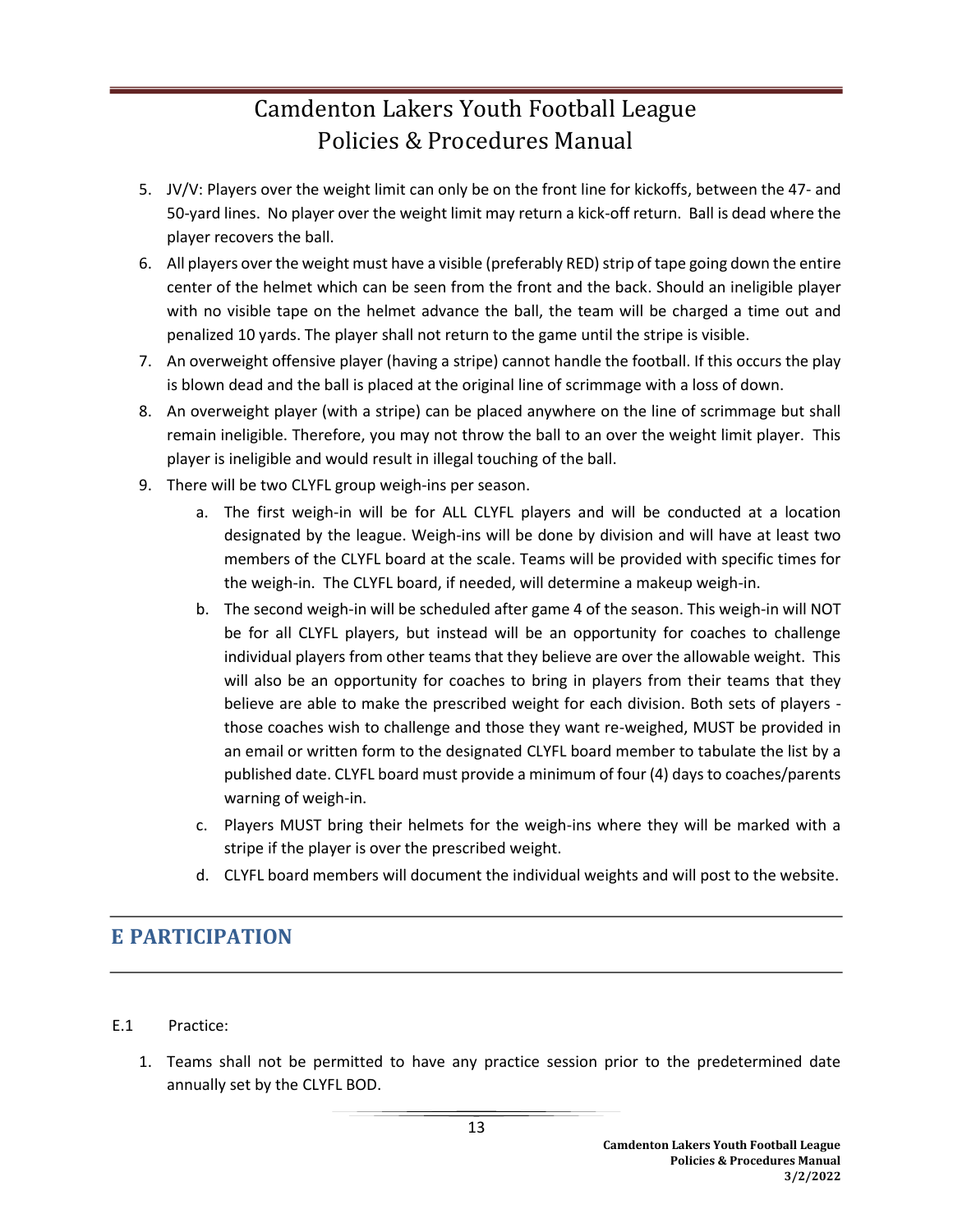- 2. To prevent bending of the rules and as a method to ensure equality throughout the league, practices are defined as a gathering of players, without a minimum number, in the presence of at least one (1) coach, where one or more of the following take place:
	- a. Chalk talk / skills lesson
	- b. Viewing film
	- c. Conditioning (individual or group)
	- d. Individual skill session (QB, receiving, blocking, tackling, kicking, etc.)
	- e. Group skill session
	- f. Dummies or other inanimate objects
	- g. Run-through without pads (shorts & t-shirt)
	- h. Run-through with pads
	- i. Intra-squad scrimmages
- 3. Practice schedules shall be set by the individual teams but will not start prior to the league's predetermined start date.
- 4. No team shall scout/video another team unless it is an organized event between two separate teams that takes place on a playing field.
- E.2 Playing time:
	- 1. There is a six (6) play mandatory requirement for junior varsity and varsity teams. These six (6) plays shall include special teams play except at the PeeWee levels. PeeWee teams shall participate at least one (1) full half and players shall play offense and defense (if the team has more than 22 players, they must participate in one full quarter, both O & D).
	- 2. Coaches found to be in disregard of the play rule shall be reprimanded in the following order:
		- a. First offense: lead coach suspended for one (1) game (including practices)
		- b. Second offense: lead coach suspended two (2) games (including practices)
		- c. Third offense: lead coach suspended for the remainder of the season.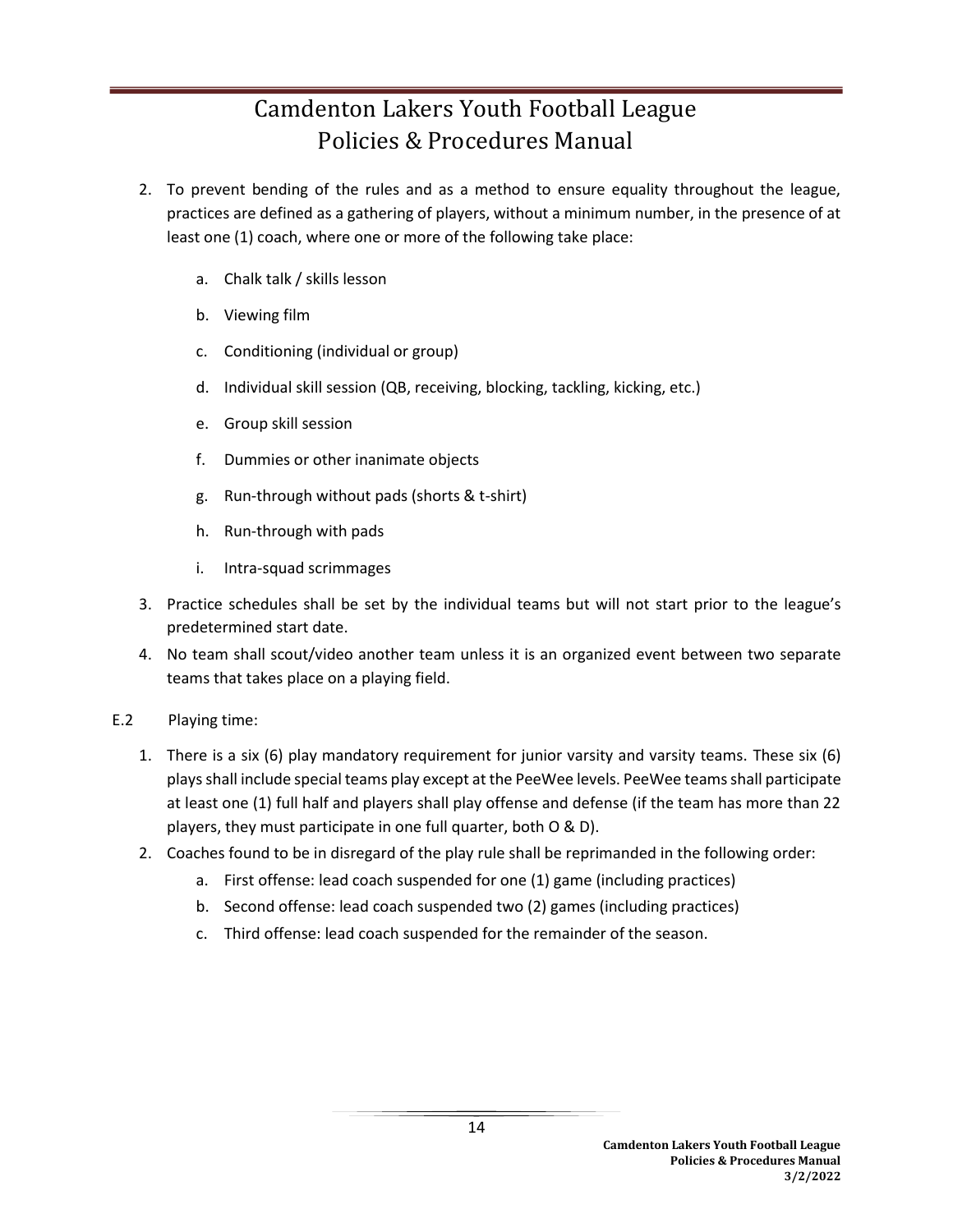## **F CONTACT**

F.1 Contact during practice:

In an effort to reduce the risk of concussions and to make the CLYFL a safer football playing environment, the following Pop Warner rules have been added.

- 1. Coaches must limit contact to no more than one third of their practice time
- 2. Banning full speed, head on blocking and tackling drills in which the players line up more than three (3) yards apart (coaches can have full speed drills only where players approach each other at an angle, not straight at each other)

## **G REGISTRATION**

Should a low number of participants hinder the function of the league, the CLYFL BOD may vote to extend the registration period for that particular season. This may result in an additional registration/draft day, if required.

## **H TRYOUTS**

This is an event that allows the coaching staff of each team to evaluate the participant's abilities. Try outs shall be conducted through a league-organized event.

## **I DRAFT**

- 1. The draft is held annually to place participants on teams.
- 2. Draft procedures shall be conducted through a league-organized event with all participating coaches.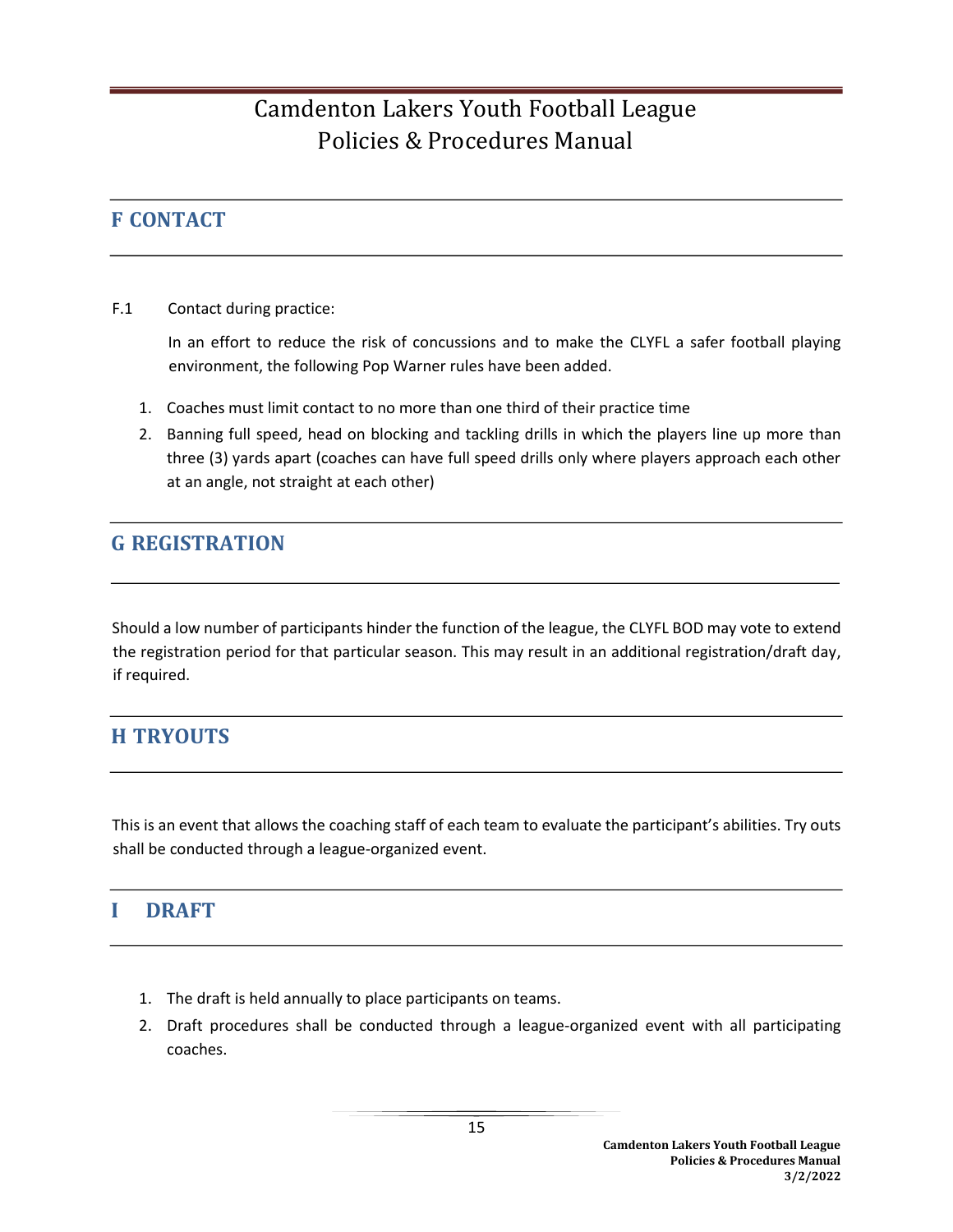## **J GAME RULES**

The league follows the same rules established by NFHS, except for the following:

#### J.1 General

- 1. Players' bench should be reserved for players in uniform. All uniforms will follow school district standards (ie. No names on the back of the jerseys) and must remain league-approved during the season. Coaches and players should remain in their team's coach's box. No un-named coaches are allowed in the bench area. Coaches without picture identifications will be asked to leave the field.
- 2. No more than three (3) coaches are allowed on each sideline during games. These coaches shall be among those listed on the official roster. No team moms shall be allowed on the sidelines. Head coaches attending games shall not be counted as a sideline coach.
- 3. Any changes in the coach's names on the roster must be submitted in writing to the league at least 48 hours prior to that coach participating in any game or practice.
- 4. No smoking or use of any tobacco products in practice or games. All facilities are tobacco free.
- 5. Cussing at all levels will not be tolerated in practice or games. First offense will be a verbal warning. Second offense will be suspension for one week. Third offense will result in a two-week suspension. Fourth offense will result in dismissal from the league.
- 6. The league will be responsible for the press box (announcers and the clock).
- 7. The visiting head/lead coach shall be responsible for the chain crew and shall have them in place prior to the start of their game. In the event that this responsibility has been neglected, a 5-yard penalty shall be enforced for delay of game. Coaches are prohibited from functioning as a member of the chain crew.
- 8. A. PW/JV: There will be no blitzing from the line of scrimmage. There shall be no more than five (5) defensive players on the defensive line of scrimmage and at least three (3) players will have one hand in contact with the ground. ALL remaining players must be three (3) yards behind the line of scrimmage. NO defensive players can be in this 3-yard buffer zone prior to the snap. Infractions to this rule will result in a 5-yard penalty.

Exception 1 – A defense may blitz one player when inside their own 20-yard line. Exception 2 – When inside the 5-yard line, there is no line up rule.

B. Varsity: There will be no blitzing from the line of scrimmage. There shall be no more than six (6) defensive players on the defensive line of scrimmage and at least three (3) yards behind the line of scrimmage. NO defensive players can be in this 3-yard buffer zone prior to the snap. Infractions to this rule will result in a 5-yard penalty.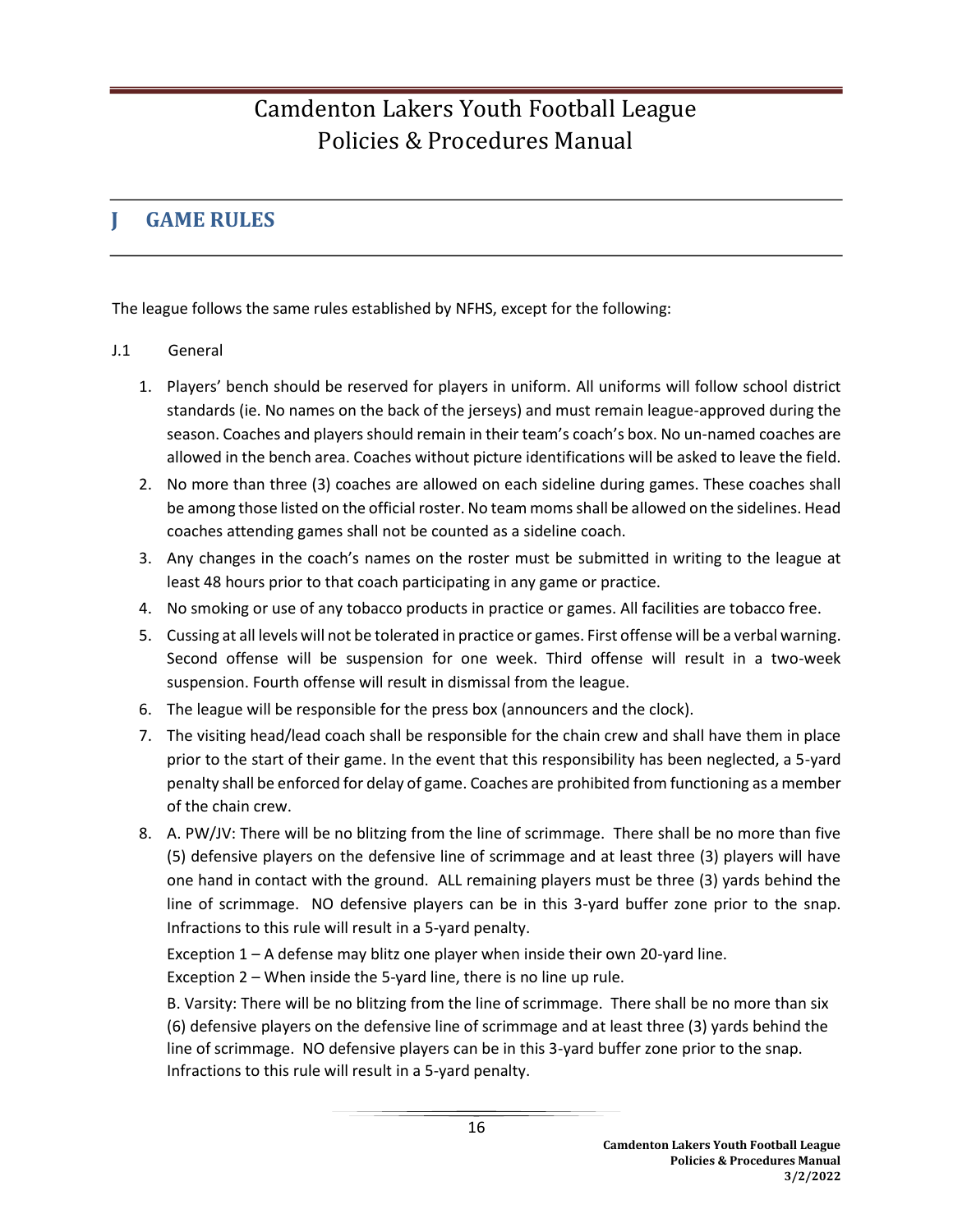Exception 1 – The defense may glitz one defender when inside the 20-yard line. Exception 2 – When inside the 5-yard line, there is no line up rule.

- 9. If any of the playoff eligible teams end the season with identical records, the CLYFL rules shall apply to designate final season standings and who enters the playoffs. First criteria – head-tohead; Second criteria – point differential for the entire season.
- 10. The CLYFL uses the following balls:

| <b>Division</b>                                                                                                  | <b>Ball</b>       |  |
|------------------------------------------------------------------------------------------------------------------|-------------------|--|
| <b>PeeWee</b>                                                                                                    | <b>Wilson K2</b>  |  |
| JV                                                                                                               | <b>Wilson TDJ</b> |  |
| <b>Wilson TDY</b><br><b>Varsity</b>                                                                              |                   |  |
| Only Wilson footballs are to be used in the above sizes.<br>Both leather and composite are acceptable. Teams are |                   |  |
| allowed to switch balls during play.                                                                             |                   |  |

#### J.2 League schedule

All teams will play an eight (8) game schedule, at most, dictated by number of teams. Top four (4) of potentially five (5) teams from each division will play in the playoffs, dictated by number of teams.

#### J.3 Penalties

- 1. All penalties shall apply as indicated in the NFHS handbook. These will be 5, 10, and 15-yard penalties based on the offense.
- 2. No warnings shall be given for use of a mouthpiece. Referees shall make an attempt to remind players throughout the game. Infractions will result in a 5-yard penalty.
- 3. A coach or player that is ejected from a game shall not participate in any team activity until such time the next scheduled competition has been completed.
- 4. Referees shall have the authority to enforce an unsportsmanlike conduct call on any coach should they witness the use of explicit or derogatory language during the game. If a coach receives two (2) unsportsmanlike penalties in that game, he/she shall be ejected from the game and suspended for one week to include the next contest.
- J.4 Kickoffs / punts
	- 1. JV/V: The offense must declare if they intend to punt or run a play on  $4<sup>th</sup>$  down; no fakes; no rush on the punter. Both teams will line up standing. The defense will be 2 yards off the ball. The offense will snap the ball to the punter. Once the ball is kicked, it's a live ball and play will begin.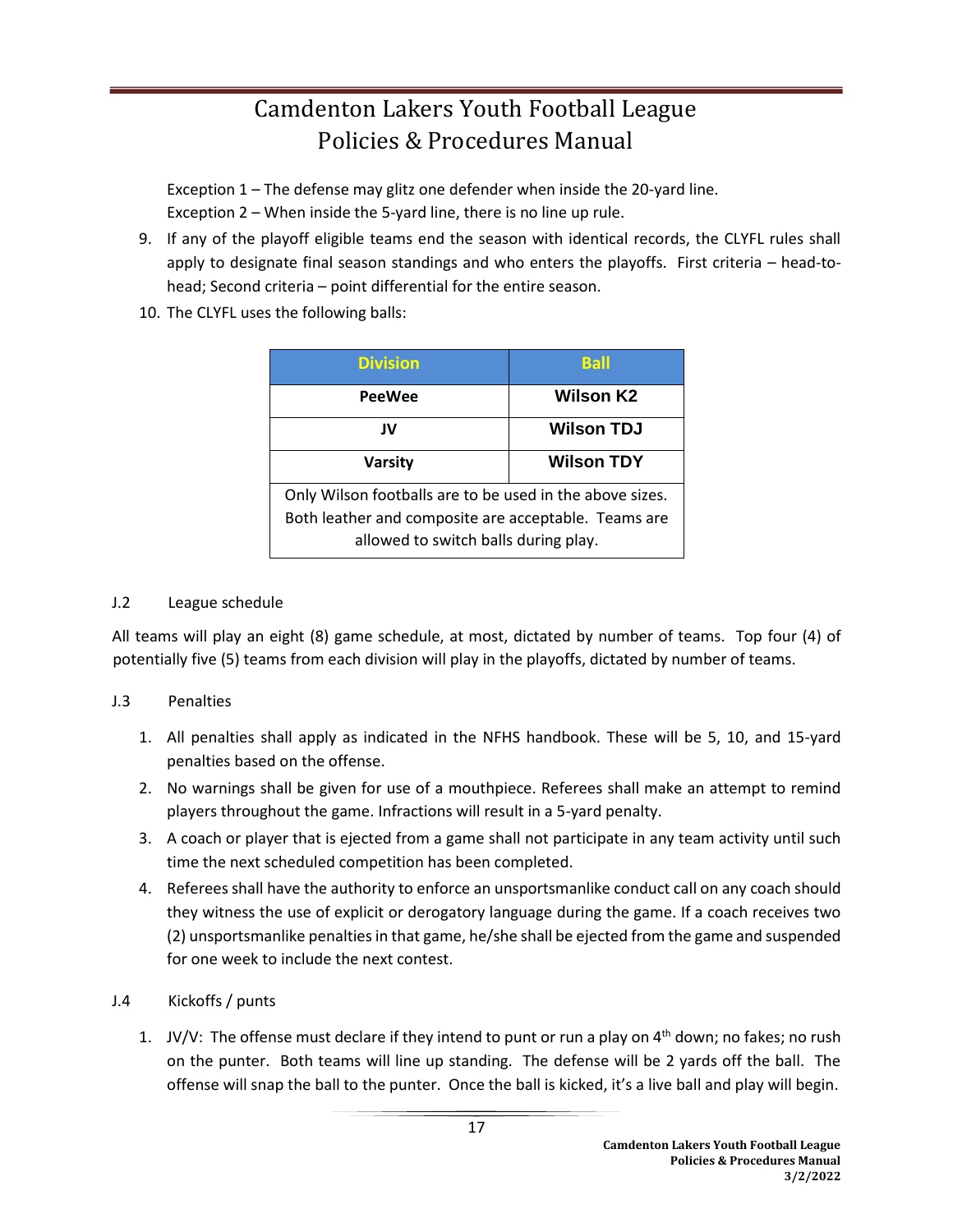- 2. PW: Shall place the ball on the 40-yard line of the offensive side of the field after each score and start of each half. After a scored safety, the ball will be placed on the opponent's 40-yard line.
- 3. PW: Option 1 Shall be allowed to call punt at any time. Both offense and defense will take a knee except for the punter on offense and the three (3) punt returners on the receiving team. Referee will hand the ball to the punter 5 yards begin the line of scrimmage where the ball shall immediately be kicked. The ball will be spotted on either the yard line the ball is caught or where the ball eventually comes to a complete stop. There is no return.

Option 2 – The offense may choose to give up the ball and have the ball placed 25 yards from LOS.

4. V: Shall be live in accordance with the NFHS rules.

#### J.5 Field goals / PAT

- 1. In the case of point after touchdown attempt, there shall be no rush on the kicker. Defense may stand with arms in the air; no yelling, waving arms, or jumping. Offense may take a knee. There shall be no snapping for the JV and PW. Referee will hand the ball to the holder and place on the tee. Varsity will have the option to snap the ball.
- 2. In the case of a field goal, there shall be no rush on the kicker. Defense may stand with arms in the air; no yelling, waving arms, or jumping. Offense may take a knee. There shall be no snapping for JV and PW. Referee will hand the ball to the holder and place on the tee. Varsity will have the option to snap the ball. A field goal missed inside the 20-yard line shall be placed at the 20-yard line. A field goal missed outside the 20-yard line shall be placed at the original line of scrimmage. Missed field goals cannot be returned.

| <b>Team</b> | <b>Length of Quarter</b>                                                                                                  | <b>Length of Halftime</b> | <b>Time Outs</b> |
|-------------|---------------------------------------------------------------------------------------------------------------------------|---------------------------|------------------|
| <b>JV/V</b> | 8 Minutes (clock<br>stops; 40 second<br>play clock in effect<br>week 1)                                                   | <b>5 Minutes</b>          | 3 Per Half       |
| <b>PW</b>   | 10 Minutes (running;<br>clock will stop on<br>change of<br>possession and after<br>a touchdown/safety<br>has been scored) | <b>5 Minutes</b>          | 3 Per Half       |

#### J.6 Length of quarters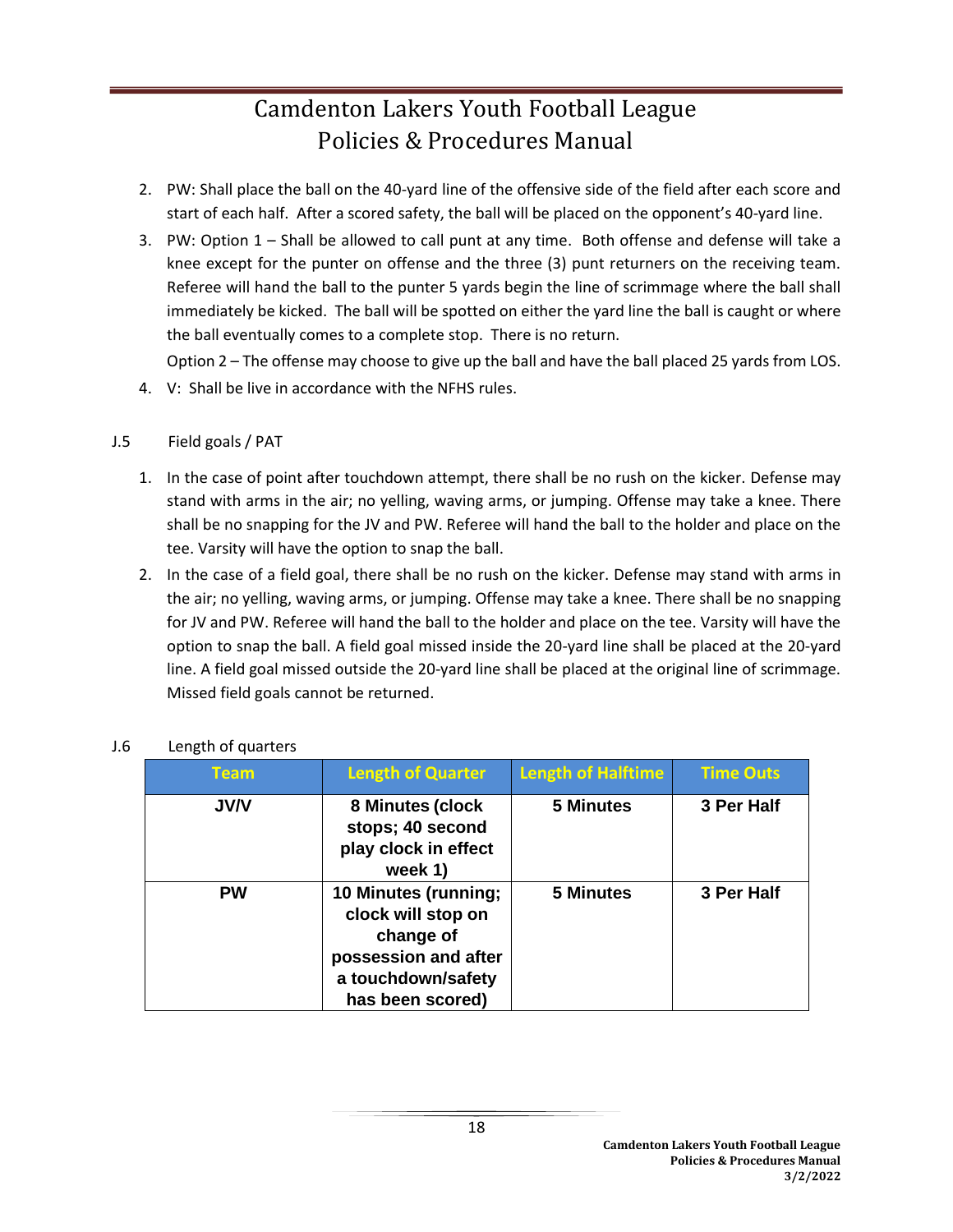#### J.7 Overtime

- 1. Overtime shall be played at all levels. In the Varsity and JV divisions, teams will have up to three (3) series to decide the contest. The PeeWee level shall participate in one (1) series to decide the contest.
- 2. The overtime period shall be played according to the following:
	- a. Coin toss
	- b. Start at opponent's 10-yard line
	- c. Four (4) downs to score
	- d. If tied, repeat 2 & 3 for a maximum of three (3) times (except PeeWee level)
	- e. If tied after three (3) periods (or 1 at the PeeWee level), the game is called a tie
	- f. Playoff and championship games shall not be limited in number of overtime periods
	- g. During the overtime, period timeouts will be handled according to the NFHS guidelines. Each team will have one (1) timeout per overtime period.
- J.8 Score
	- 1. The point after a touchdown shall be scored as one (1) point if successfully ran or passed in. If the offense chooses to run an offensive play on a PAT, the ball will be placed at the 5 yard line.
	- 2. The point after a touchdown shall be scored as two (2) points if it is kicked. This rule shall apply to all divisions.
- J.9 Huddle

All teams shall huddle utilizing two (2) rows of five (5) players and the quarterback as illustrated below:

## XXXXX

## XXXXX

## Q

#### J.10 Offense

All players with an "X" may only line up on the line of scrimmage.

#### J.11 Defense

1. A defensive player may play any position regardless of weight.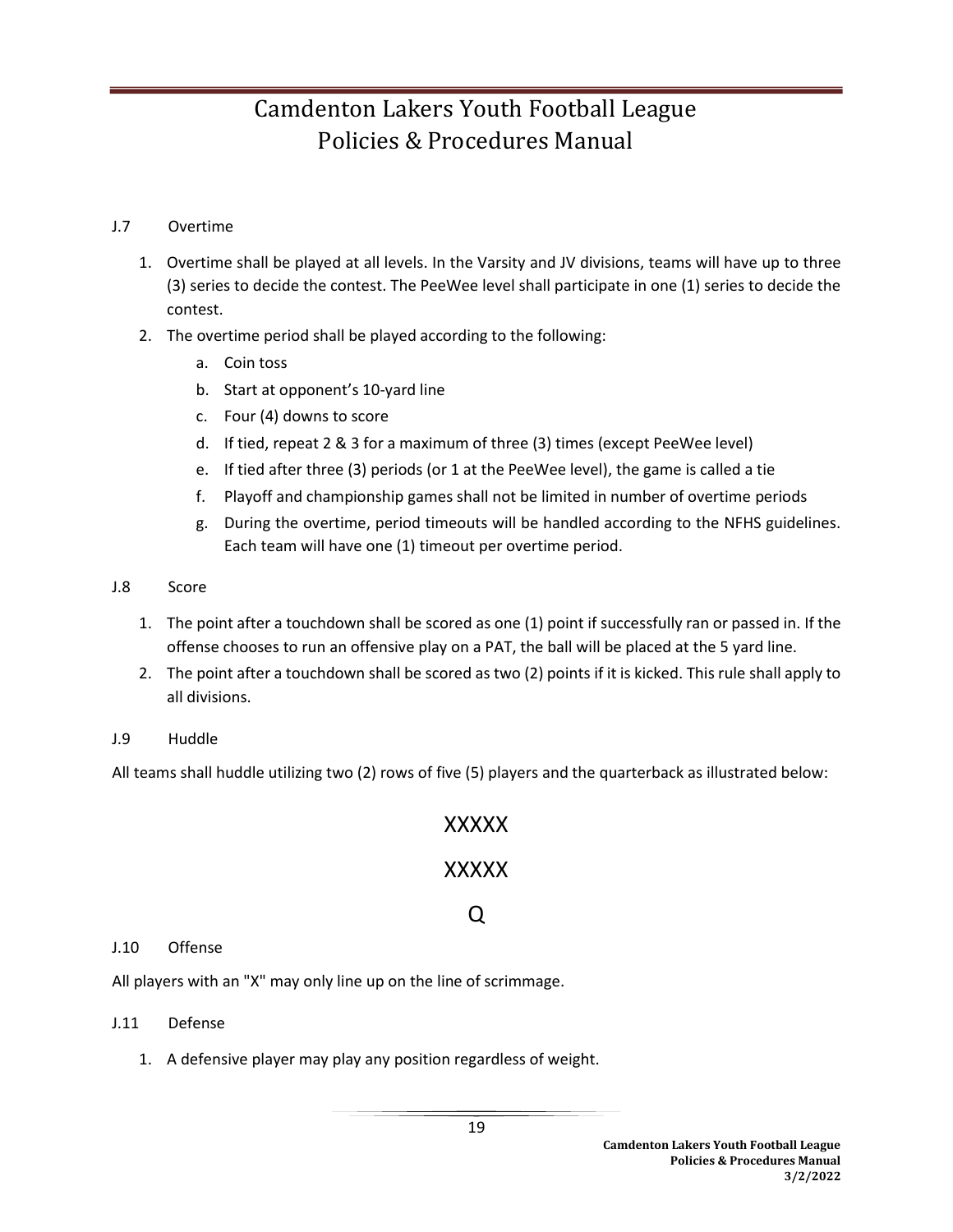#### J.12 Other

1. JV/V: There will be 40 seconds between each play. The referee will countdown out loud when the clock hits 10 and will continue the countdown until the ball is snapped or delay of game. Referees shall enforce a 5-yard delay of game penalty at any time a team fails to snap the ball within that period.

PW: There will be no play clock.

- 2. There shall be a designated field manager at the facility any time a competition is occurring. He/she shall be ultimately responsible for all activity at the playing facility to include: rule discrepancy/interpretation, coach and referee conflicts, concessions, field clean up, spectators, etc. He/she shall have final say at that time. An appeal of their decision may be filed in writing to the BOD within 48 hours of the occurrence.
- 3. To alleviate conflicting uniforms, the home team shall wear the purple side, while the away team wears the white side of the league's reversible jersey.
- 4. PW/JV: PeeWee may have two (2) coaches and junior varsity may have one (1) coach on the field at all times. The designated coach(s) must be made known to the referees prior to the start of the game. It is permitted to have one coach for offense and a different coach for defense. These two coaches must complete the whole game. The purpose of this rule is to speed up play and enhance the quality of the game. Time between plays shall not deviate at any level.
- 5. PW/JV: On field coaches shall not move, point, or verbally dictate movement of the game at any time. At the snap, on field coaches shall remain still until the end of the play and be positioned 10 yards behind the deepest player on both sides of the ball. Coaches not abiding by these rules shall be penalized the same way as a sideline infraction;  $1<sup>st</sup>$  offense – flag thrown and warning given; 2<sup>nd</sup> offense – flag thrown and 5-yard penalty; 3<sup>rd</sup> offense and beyond – flag thrown and a 15-yard penalty.

## **K OFFICIATING**

- 1. Officials shall be sanctioned by EPFOA.
- 2. Officials shall be compensated at the same rate and shall be paid by the league.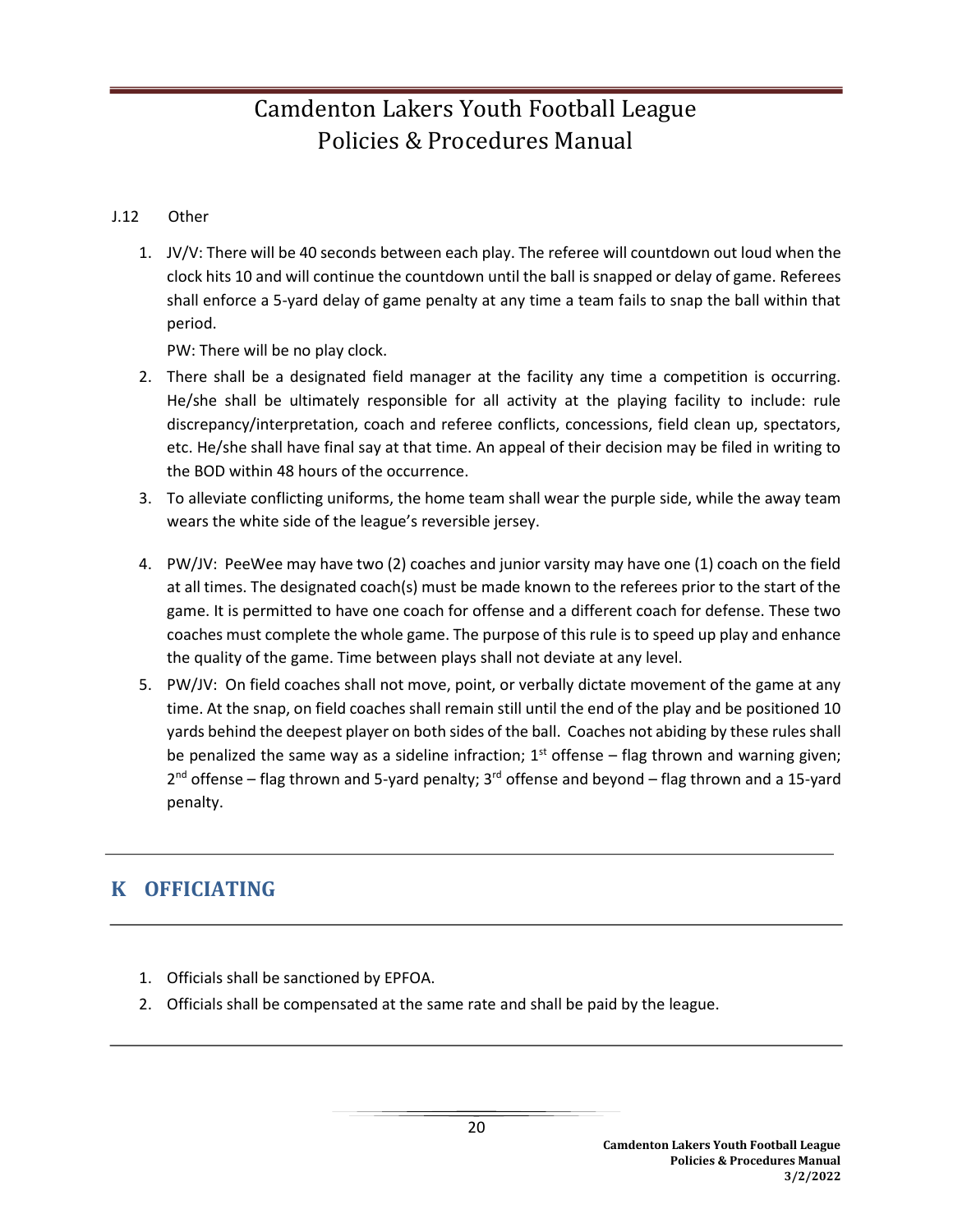## **L BOARD OF DIRECTORS**

- 1. The BOD of the CLYFL shall serve as the governing body of the league.
- 2. Each member of the BOD may cast one (1) vote on all voting issues.
- 3. The BOD shall also serve as the "rules, standards, and appeals committee".
- 4. Meetings shall be held monthly in the off season and on variable dates and as needed throughout the season.
- 5. The BOD shall be responsible for implementation and enforcement of the policies and procedures contained within this manual.
- 6. Decisions that affect the league or its operation to include coaching issues, background checks, finance, player issues, rule changes, etc. shall be addressed by the BOD as a whole. Majority vote shall rule.
- 7. Complaints shall be directed to the president of the league to be handled.
- 8. The BOD will address all complaints and concerns received in writing. Verbal complaints shall not be recognized and will be dismissed. Complaints received that are deemed to be time constrained will be addressed immediately through an emergency meeting.
- 9. Decisions of the CFYFL BOD shall be final.

## **M DISCIPLINE**

- 1. Violation of these policies and procedures or the code of conduct subjects the violator to discipline by the BOD. The BOD shall have total discretion to determine penalties based upon the nature of the violation except where otherwise dictated within these policies and procedures. Potential penalties include written warnings up to and including permanent suspension from all league activities. Violation of the parent's code of conduct and the coach's zero tolerance policy will be dealt with harshly and will, absent mitigating circumstances, result in suspension.
- 2. CFYFL reserves the right to dismiss, suspend, or discipline any coach or referee for any conduct which is deemed contrary to the interest of the league, its staff, its contracted employees, or its players. This shall also include infringement to the code of ethics.
- 3. CFYFL reserves the right to dismiss, suspend, or discipline any coach, referee, or parent for any violation as spelled out in the policies and procedures manual. Should a coach, referee, or parent be disciplined for any reason, the BOD will review the situation and notify the coach / referee / parent in question via written response as to his/her standing in the league.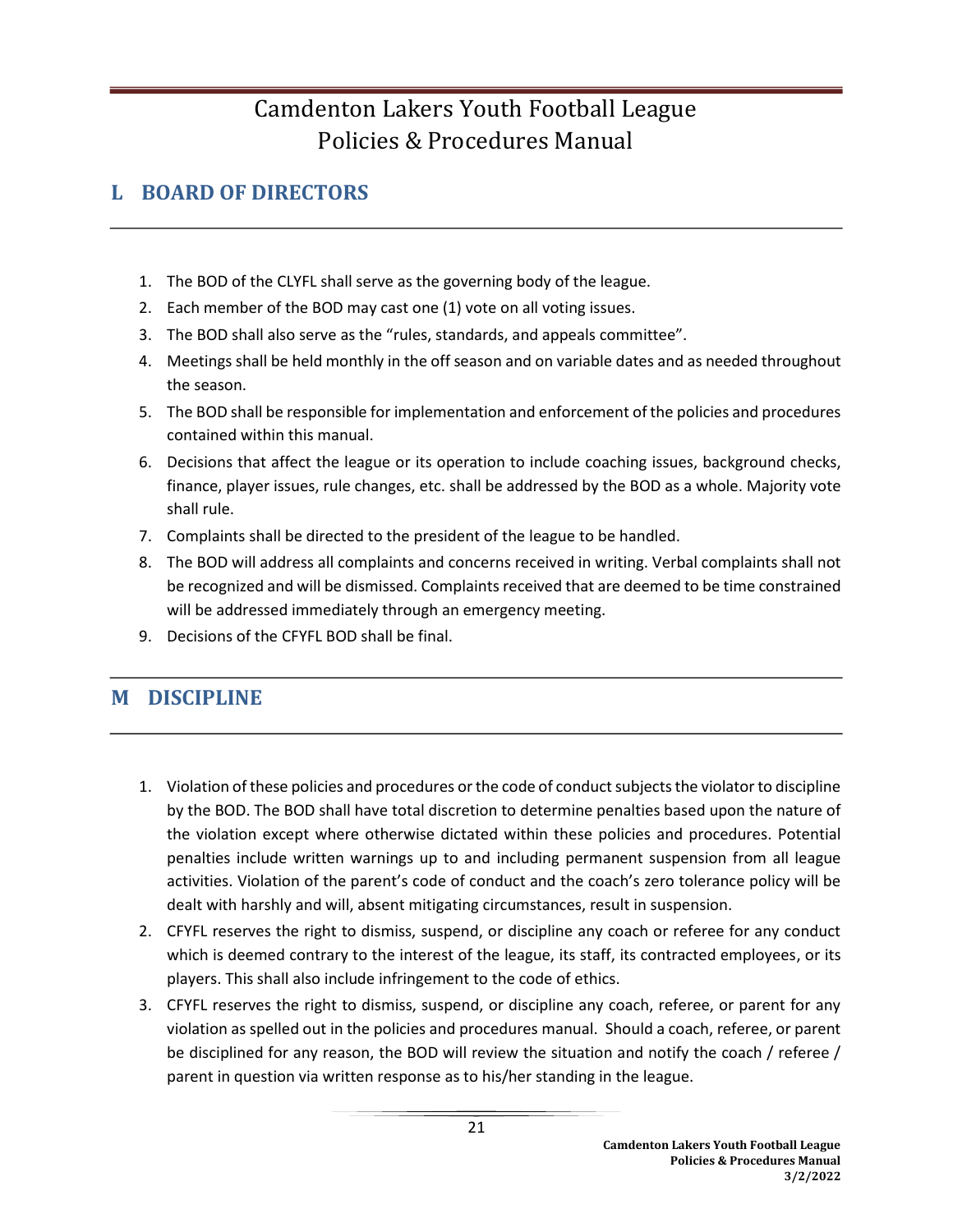- 4. Any coach receiving an unsportsmanlike penalty in a game shall receive a written warning from the BOD. Should the same coach receive a second unsportsmanlike penalty he will be suspended from all participation for one (1) week to include the next competition. Upon receiving a third unsportsmanlike penalty, the coach shall be dismissed for the remainder of the season and must submit a new application to coach the following season. Referees shall have the authority to call an unsportsmanlike conduct call on any coach should they witness the use of explicit or derogatory language during the game. If a coach receives two (2) unsportsmanlike penalties, he/she shall be ejected from the game and suspended for one (1) week to include the next contest. If an official cannot determine the coach responsible for the explicit language, the unsportsmanlike penalty will be given to the lead coach.
- 5. A coach who is ejected from a game shall not participate in practice the following week or the next competition. The same applies to any player who is ejected from a game.
- 6. The head coach is ultimately responsible for the adherence to the rules and for the proper conduct of all the coaches, parents and players at all levels.
- 7. The head coach has the authority to remove any assistant or lead coach from his staff if their conduct or manner is detrimental to the players or policies and procedures of the CLYFL.
- 8. Coaches found drinking alcohol, using illegal or illicit drugs without a physician's order, or engaging in any immoral practice during the league season shall be suspended or terminated following review of the BOD.
- 9. Discipline to players shall be the responsibility of the head / lead coach of each team, unless the offense directly impacts the league as a whole. Coaches may request the BOD intervene with any situation they feel uncomfortable dealing with.
- 10. The head/lead coach may request parents or spectators to leave any practice for any conduct which is deemed contrary to the interest of the league, its staff, its contracted employees, or its players. This shall also include infringement to the code of ethics.
- 11. The field manager may dismiss, suspend, or discipline any coach or parent for any violation as spelled out in the policies and procedures manual. Should a coach or parent be disciplined for any reason, the individual league BOD in conjunction with the CLYFL BOD will review the situation and notify the coach/parent in question via written response as to his/her standing in the league.
- 12. In the event that a disciplinary action occurs, and the recipient retaliates, the league representative shall immediately remove themselves from the situation and request law enforcement.
- 13. **The football code:** Football is an aggressive, rugged contact sport. Only the highest standards of sportsmanship and conduct are expected of players, coaches, and others associated with the game. There is no place for unfair tactics, unsportsmanlike conduct or maneuvers deliberately designed to inflict injury. The American Football Coaches Association code of ethics states: